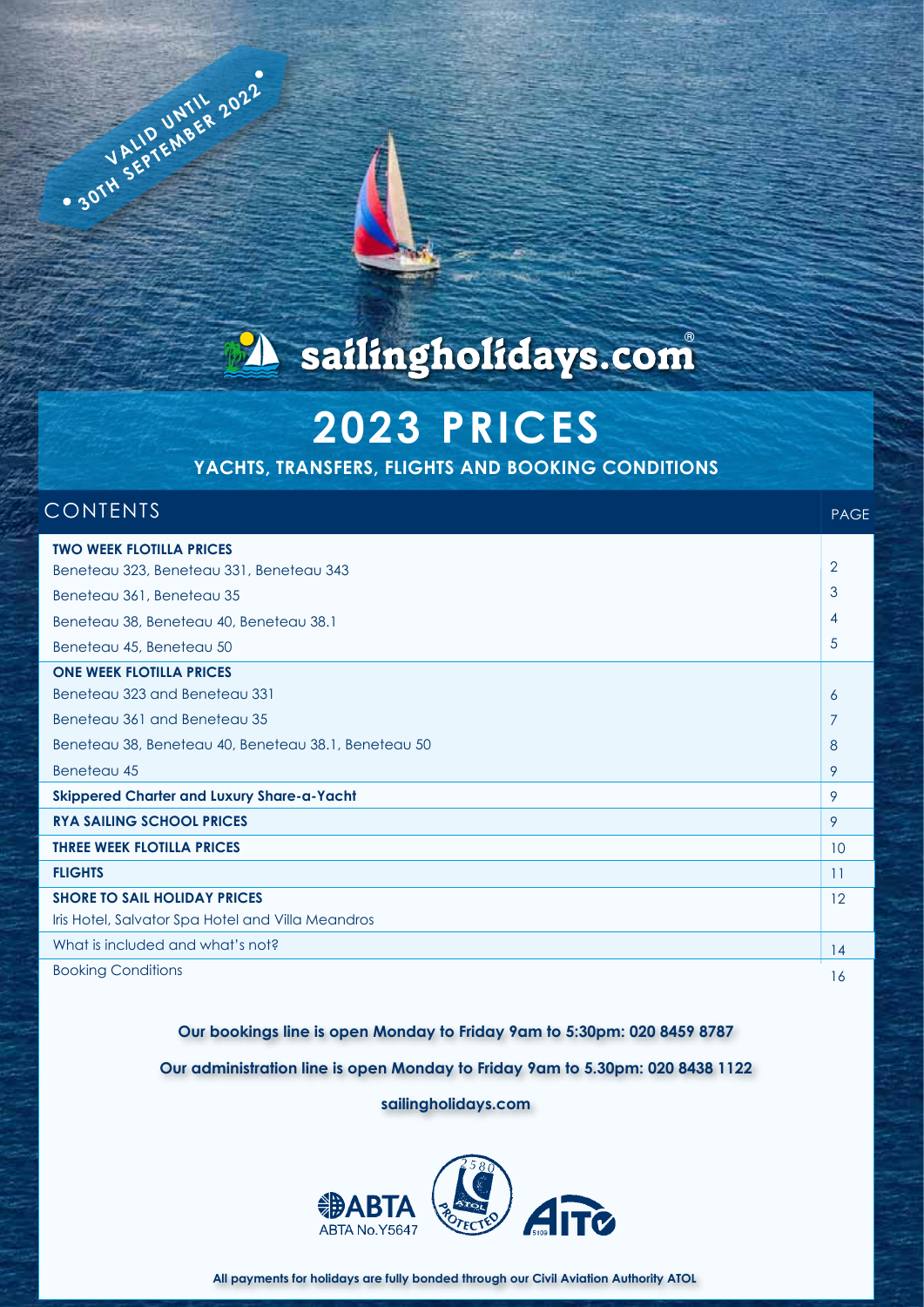**TWO WEEK PRICES 2023**

**TWO WEEK PRICES 2023** 

## **TWO WEEK GREEK ISLANDS FLOTILLA SAILING HOLIDAYS**

**Holiday prices for 2023, per person including your yacht, flights, transfers, diesel, lead crew and full financial protection**

# **TWO WEEK PRICES**

# 2023 **TWO WEEK PRICES 2023** PRICES WEEK I TWO

**TWO WEEK GREEK ISLANDS FLOTILLA SAILING HOLIDAYS**

**Holiday prices for 2023, per person including your yacht, flights, transfers, diesel, lead crew and full financial protection**

\*Beneteau 343s run on these dates Ionian Delivery Flotilla \*

|                                          | <b>TWO WEEK: BENETEAU 331</b>                     |                                                 |      |      |                         |      |                |                                  |                                   |  |  |  |  |
|------------------------------------------|---------------------------------------------------|-------------------------------------------------|------|------|-------------------------|------|----------------|----------------------------------|-----------------------------------|--|--|--|--|
|                                          |                                                   | <b>BENETEAU 343s ON SOUTH IONIAN DATES ONLY</b> |      |      |                         |      |                |                                  |                                   |  |  |  |  |
|                                          | <b>ROUTES &amp; DATES</b>                         |                                                 |      |      | <b>PRICE PER PERSON</b> |      |                | <b>ROUTES &amp; DATES</b>        |                                   |  |  |  |  |
| <b>FARAWAY</b><br><b>ISLANDS</b>         | <b>SOUTH</b><br><b>IONIAN</b>                     | <b>WHOLE</b><br><b>IONIAN</b>                   | 6    | 5    | 4                       | 3    | $\overline{2}$ | <b>SARONIC</b><br><b>ISLANDS</b> | <b>SPORADES</b><br><b>ISLANDS</b> |  |  |  |  |
| These yachts run                         |                                                   | Sun 23 April *                                  | 715  | 795  | 925                     | 1185 | 1475           | Sun 23 April *                   |                                   |  |  |  |  |
| on our One Week                          |                                                   | <b>Sun 30 April S:N</b>                         | 755  | 825  | 945                     | 1225 | 1495           | Sun 30 April                     |                                   |  |  |  |  |
| <b>Paxos Flotilla</b><br>on these dates. |                                                   | Sun 7 May S:N                                   | 785  | 825  | 965                     | 1265 | 1515           | Sun 7 May                        |                                   |  |  |  |  |
|                                          |                                                   | Sun 14 May N:S                                  | 895  | 975  | 1155                    | 1435 | 1625           | Sun 14 May                       | Fri 12 May                        |  |  |  |  |
| These yachts run<br>on our Three Week    | These yachts run<br>on our One Week               | Sun 21 May N:S                                  | 1005 | 1125 | 1265                    | 1695 | 2075           | Sun 21 May                       | Fri 19 May                        |  |  |  |  |
| <b>Whole Ionian Flotilla</b>             | <b>Highlights of the</b><br>South Ionian Flotilla | Sun 28 May S:N                                  | 1025 | 1125 | 1275                    | 1695 | 2155           | Sun 28 May                       | Fri 26 May                        |  |  |  |  |
| on these dates.                          | on these dates.                                   | Sun 4 June S:N                                  | 1025 | 1165 | 1355                    | 1745 | 2155           | Sun 4 June                       | Fri 2 June                        |  |  |  |  |
|                                          |                                                   | Sun 11 June N:S                                 | 1055 | 1175 | 1385                    | 1805 | 2195           | Sun 11 June                      | Fri 9 June                        |  |  |  |  |
| These yachts run<br>on our One Week      |                                                   | Sun 18 June N:S                                 | 1055 | 1215 | 1425                    | 1805 | 2225           | Sun 18 June                      | Fri 16 June                       |  |  |  |  |
| <b>Paxos Flotilla</b>                    |                                                   | Sun 25 June S:N                                 | 1075 | 1225 | 1425                    | 1825 | 2305           | Sun 25 June                      | Fri 23 June                       |  |  |  |  |
| on these dates.                          |                                                   | Sun 2 July S:N                                  | 1215 | 1435 | 1615                    | 1955 | 2385           | Sun 2 July                       | Fri 30 June                       |  |  |  |  |
|                                          | Sun 9 July                                        | <b>Sun 9 July N:S</b>                           | 1255 | 1465 | 1715                    | 2035 | 2455           | Sun 9 July                       | Fri 7 July                        |  |  |  |  |
| Sun 16 July                              | Sun 16 July *                                     | Sun 16 July N:S                                 | 1395 | 1655 | 1905                    | 2295 | 2565           | Sun 16 July                      | Fri 14 July                       |  |  |  |  |
|                                          | Sun 23 July                                       | Sun 23 July S:N                                 | 1395 | 1655 | 1905                    | 2295 | 2565           | Sun 23 July                      | Fri 21 July                       |  |  |  |  |
| Sun 30 July                              | Sun 30 July *                                     | Sun 30 July S:N                                 | 1395 | 1655 | 1905                    | 2295 | 2565           | Sun 30 July                      | Fri 28 July                       |  |  |  |  |
|                                          | Sun 6 Aug                                         | <b>Sun 6 Aug N:S</b>                            | 1395 | 1655 | 1905                    | 2295 | 2565           | <b>Sun 6 Aug</b>                 | Fri 4 Aug                         |  |  |  |  |
| Sun 13 Aug                               | Sun 13 Aug *                                      | Sun 13 Aug N:S                                  | 1395 | 1655 | 1905                    | 2295 | 2565           | Sun 13 Aug                       | Fri 11 Aug                        |  |  |  |  |
|                                          | Sun 20 Aug                                        | Sun 20 Aug S:N                                  | 1245 | 1395 | 1595                    | 1845 | 2365           | Sun 20 Aug                       | Fri 18 Aug                        |  |  |  |  |
| Sun 27 Aug                               | These yachts run                                  | Sun 27 Aug S:N                                  | 1205 | 1355 | 1555                    | 1775 | 2295           | Sun 27 Aug                       | Fri 25 Aug                        |  |  |  |  |
|                                          | on our One Week<br><b>Highlights of the</b>       | <b>Sun 3 Sept N:S</b>                           | 1145 | 1245 | 1445                    | 1675 | 2125           | <b>Sun 3 Sept</b>                | Fri 1 Sept                        |  |  |  |  |
|                                          | South Ionian Flotilla<br>on these dates.          | <b>Sun 10 Sept N:S</b>                          | 1045 | 1225 | 1335                    | 1565 | 2075           | Sun 10 Sept                      | Fri 8 Sept                        |  |  |  |  |
| These yachts run<br>on our One Week      |                                                   | Sun 17 Sept S:N                                 | 975  | 1105 | 1265                    | 1465 | 1875           | Sun 17 Sept                      | Fri 15 Sept                       |  |  |  |  |
| <b>Paxos Flotilla</b><br>on these dates. | Sun 24 Sept                                       |                                                 | 915  | 1035 | 1215                    | 1365 | 1705           | Sun 24 Sept                      |                                   |  |  |  |  |
|                                          |                                                   | <b>Sun 1 Oct N:S</b>                            | 755  | 825  | 975                     | 1195 | 1425           | Sun 1 Oct                        |                                   |  |  |  |  |
|                                          |                                                   | Sun 8 Oct*                                      | 725  | 805  | 955                     | 1165 | 1395           | Sun 8 Oct                        |                                   |  |  |  |  |
|                                          |                                                   | Sun 15 Oct*                                     | 705  | 785  | 935                     | 1135 | 1375           | Sun 15 Oct                       |                                   |  |  |  |  |

|                                                   |                                                   | <b>TWO WEEK: BENETEAU 323</b> |      |                         |                |                                  |                                   |
|---------------------------------------------------|---------------------------------------------------|-------------------------------|------|-------------------------|----------------|----------------------------------|-----------------------------------|
|                                                   |                                                   | <b>ROUTES &amp; DATES</b>     |      | <b>PRICE PER PERSON</b> |                | <b>ROUTES &amp; DATES</b>        |                                   |
| <b>FARAWAY</b><br><b>ISLANDS</b>                  | <b>SOUTH</b><br><b>IONIAN</b>                     | <b>WHOLE</b><br><b>IONIAN</b> | 4    | 3                       | $\overline{2}$ | <b>SARONIC</b><br><b>ISLANDS</b> | <b>SPORADES</b><br><b>ISLANDS</b> |
| These yachts run                                  |                                                   | Sun 23 April *                | 975  | 1185                    | 1475           | Sun 23 April *                   |                                   |
| on our One Week                                   |                                                   | Sun 30 April S:N              | 1005 | 1225                    | 1495           | <b>Sun 30 April</b>              |                                   |
| <b>Paxos Flotilla</b><br>on these dates.          |                                                   | Sun 7 May S:N                 | 1025 | 1265                    | 1515           | Sun 7 May                        |                                   |
|                                                   |                                                   | Sun 14 May N:S                | 1235 | 1475                    | 1635           | Sun 14 May                       | Fri 12 May                        |
| These yachts run                                  | These yachts run<br>on our One Week               | Sun 21 May N:S                | 1385 | 1725                    | 2125           | Sun 21 May                       | Fri 19 May                        |
| on our Three Week<br><b>Whole Ionian Flotilla</b> | <b>Highlights of the</b>                          | Sun 28 May S:N                | 1395 | 1735                    | 2225           | Sun 28 May                       | Fri 26 May                        |
| on these dates.                                   | <b>South Ionian Flotilla</b><br>on these dates.   | Sun 4 June S:N                | 1465 | 1815                    | 2225           | Sun 4 June                       | Fri 2 June                        |
|                                                   |                                                   | Sun 11 June N:S               | 1505 | 1835                    | 2295           | Sun 11 June                      | Fri 9 June                        |
| These yachts run                                  |                                                   | Sun 18 June N:S               | 1505 | 1835                    | 2295           | Sun 18 June                      | Fri 16 June                       |
| on our One Week<br><b>Paxos Flotilla</b>          |                                                   | Sun 25 June S:N               | 1535 | 1855                    | 2345           | Sun 25 June                      | Fri 23 June                       |
| on these dates.                                   |                                                   | Sun 2 July S:N                | 1535 | 1875                    | 2375           | Sun 2 July                       | Fri 30 June                       |
|                                                   | Sun 9 July                                        | Sun 9 July N:S                | 1585 | 1925                    | 2375           | Sun 9 July                       | Fri 7 July                        |
| Sun 16 July                                       | Sun 16 July                                       | Sun 16 July N:S               | 1735 | 2105                    | 2445           | Sun 16 July                      | Fri 14 July                       |
|                                                   | Sun 23 July                                       | Sun 23 July S:N               | 1735 | 2105                    | 2445           | Sun 23 July                      | Fri 21 July                       |
| Sun 30 July                                       | Sun 30 July                                       | Sun 30 July S:N               | 1735 | 2105                    | 2445           | Sun 30 July                      | Fri 28 July                       |
|                                                   | <b>Sun 6 Aug</b>                                  | <b>Sun 6 Aug N:S</b>          | 1735 | 2105                    | 2445           | Sun 6 Aug                        | Fri 4 Aug                         |
| Sun 13 Aug                                        | Sun 13 Aug                                        | Sun 13 Aug N:S                | 1735 | 2105                    | 2445           | Sun 13 Aug                       | Fri 11 Aug                        |
|                                                   | Sun 20 Aug                                        | Sun 20 Aug S:N                | 1525 | 1805                    | 2335           | Sun 20 Aug                       | Fri 18 Aug                        |
| Sun 27 Aug                                        | These yachts run                                  | Sun 27 Aug S:N                | 1505 | 1755                    | 2275           | Sun 27 Aug                       | Fri 25 Aug                        |
|                                                   | on our One Week                                   | <b>Sun 3 Sept N:S</b>         | 1465 | 1725                    | 2165           | <b>Sun 3 Sept</b>                | Fri 1 Sept                        |
|                                                   | <b>Highlights of the</b><br>South Ionian Flotilla | Sun 10 Sept N:S               | 1395 | 1645                    | 2115           | Sun 10 Sept                      | Fri 8 Sept                        |
| These yachts run                                  | on these dates.                                   | Sun 17 Sept S:N               | 1305 | 1475                    | 1935           | Sun 17 Sept                      | Fri 15 Sept                       |
| on our One Week<br><b>Paxos Flotilla</b>          | Sun 24 Sept                                       |                               | 1215 | 1395                    | 1735           | Sun 24 Sept                      |                                   |
| on these dates.                                   |                                                   | <b>Sun 1 Oct N:S</b>          | 975  | 1195                    | 1425           | Sun 1 Oct                        |                                   |
|                                                   |                                                   | Sun 8 Oct *                   | 955  | 1165                    | 1395           | Sun 8 Oct                        |                                   |
|                                                   |                                                   | Sun 15 Oct *                  | 935  | 1135                    | 1375           | Sun 15 Oct                       |                                   |

### **TWO WEEK: BENETEAU 35**

|                                            |                                                   | <b>TWO WEEK: BENETEAU 361</b>      |            |            |                         |              |                |                                       |                                   |
|--------------------------------------------|---------------------------------------------------|------------------------------------|------------|------------|-------------------------|--------------|----------------|---------------------------------------|-----------------------------------|
|                                            | <b>ROUTES &amp; DATES</b>                         |                                    |            |            | <b>PRICE PER PERSON</b> |              |                | <b>ROUTES &amp; DATES</b>             |                                   |
| <b>FARAWAY</b><br><b>ISLANDS</b>           | <b>SOUTH</b><br><b>IONIAN</b>                     | <b>WHOLE</b><br><b>IONIAN</b>      | 6          | 5          | 4                       | 3            | $\overline{2}$ | <b>SARONIC</b><br><b>ISLANDS</b>      | <b>SPORADES</b><br><b>ISLANDS</b> |
| These yachts run<br>on our One Week        |                                                   | Sun 23 April *<br>Sun 30 April S:N | 785<br>815 | 875<br>925 | 965<br>1025             | 1225<br>1315 | 1555<br>1625   | Sun 23 April *<br><b>Sun 30 April</b> |                                   |
| <b>Paxos Flotilla</b>                      |                                                   | Sun 7 May S:N                      | 885        | 945        | 1075                    | 1395         | 1675           | Sun 7 May                             |                                   |
| on these dates.                            |                                                   | Sun 14 May N:S                     | 1045       | 1125       | 1245                    | 1585         | 1705           | Sun 14 May                            | Fri 12 May                        |
| These yachts run                           | These yachts run<br>on our One Week               | Sun 21 May N:S                     | 1205       | 1305       | 1445                    | 1975         | 2575           | Sun 21 May                            | Fri 19 May                        |
| on our Three Week<br>Whole Ionian Flotilla | <b>Highlights of the</b><br>South Ionian Flotilla | Sun 28 May S:N                     | 1215       | 1305       | 1445                    | 1995         | 2605           | Sun 28 May                            | Fri 26 May                        |
| on these dates.                            | on these dates.                                   | Sun 4 June S:N                     | 1215       | 1305       | 1555                    | 1995         | 2605           | Sun 4 June                            | Fri 2 June                        |
|                                            |                                                   | Sun 11 June N:S                    | 1215       | 1365       | 1595                    | 2105         | 2775           | Sun 11 June                           | Fri 9 June                        |
| These yachts run<br>on our One Week        |                                                   | Sun 18 June N:S                    | 1285       | 1405       | 1695                    | 2165         | 2865           | Sun 18 June                           | Fri 16 June                       |
| <b>Paxos Flotilla</b>                      |                                                   | Sun 25 June S:N                    | 1285       | 1515       | 1715                    | 2255         | 2955           | Sun 25 June                           | Fri 23 June                       |
| on these dates.                            |                                                   | Sun 2 July S:N                     | 1415       | 1655       | 1905                    | 2295         | 3005           | Sun 2 July                            | Fri 30 June                       |
|                                            | Sun 9 July                                        | <b>Sun 9 July N:S</b>              | 1505       | 1815       | 2015                    | 2445         | 3145           | Sun 9 July                            | Fri 7 July                        |
| Sun 16 July                                | Sun 16 July                                       | Sun 16 July N:S                    | 1575       | 1855       | 2115                    | 2505         | 3185           | Sun 16 July                           | Fri 14 July                       |
|                                            | Sun 23 July                                       | Sun 23 July S:N                    | 1575       | 1855       | 2115                    | 2505         | 3185           | Sun 23 July                           | Fri 21 July                       |
| Sun 30 July                                | Sun 30 July                                       | Sun 30 July S:N                    | 1575       | 1855       | 2115                    | 2505         | 3185           | Sun 30 July                           | Fri 28 July                       |
|                                            | <b>Sun 6 Aug</b>                                  | <b>Sun 6 Aug N:S</b>               | 1575       | 1855       | 2115                    | 2505         | 3185           | Sun 6 Aug                             | Fri 4 Aug                         |
| Sun 13 Aug                                 | Sun 13 Aug                                        | Sun 13 Aug N:S                     | 1575       | 1855       | 2115                    | 2505         | 3185           | Sun 13 Aug                            | Fri 11 Aug                        |
|                                            | Sun 20 Aug                                        | Sun 20 Aug S:N                     | 1415       | 1545       | 1755                    | 2135         | 2895           | Sun 20 Aug                            | Fri 18 Aug                        |
| Sun 27 Aug                                 | These vachts run                                  | Sun 27 Aug S:N                     | 1375       | 1515       | 1705                    | 2085         | 2835           | Sun 27 Aug                            | Fri 25 Aug                        |
|                                            | on our One Week<br><b>Highlights of the</b>       | <b>Sun 3 Sept N:S</b>              | 1335       | 1435       | 1635                    | 1945         | 2665           | <b>Sun 3 Sept</b>                     | <b>Fri 1 Sept</b>                 |
|                                            | South Ionian Flotilla                             | Sun 10 Sept N:S                    | 1245       | 1345       | 1525                    | 1755         | 2365           | Sun 10 Sept                           | Fri 8 Sept                        |
| These yachts run<br>on our One Week        | on these dates.                                   | Sun 17 Sept S:N                    | 1095       | 1245       | 1385                    | 1685         | 2065           | Sun 17 Sept                           | Fri 15 Sept                       |
| <b>Paxos Flotilla</b>                      | Sun 24 Sept                                       |                                    | 975        | 1105       | 1265                    | 1485         | 1805           | Sun 24 Sept                           |                                   |
| on these dates.                            |                                                   | <b>Sun 1 Oct N:S</b>               | 775        | 895        | 1045                    | 1235         | 1485           | Sun 1 Oct                             |                                   |
|                                            |                                                   | Sun 8 Oct*                         | 755        | 875        | 1025                    | 1205         | 1445           | Sun 8 Oct                             |                                   |
|                                            |                                                   | Sun 15 Oct *                       | 735        | 855        | 1005                    | 1185         | 1425           | Sun 15 Oct                            |                                   |

**A**lonian Delivery Flotilla\* **Ionian Delivery Flotilla\*** Ionian Delivery Flotilla\*

|                                            | <b>ROUTES &amp; DATES</b>                         |                               | <b>PRICE PER PERSON</b><br>5<br>3<br>6<br>4<br>1015<br>1135<br>1345<br>925<br>1085<br>1205<br>1435<br>965<br>995<br>1105<br>1245<br>1535<br>1595<br>1945<br>1215<br>1325<br>1375<br>1475<br>1795<br>2185<br>2275<br>1415<br>1485<br>1815<br>2325<br>1455<br>1545<br>1905<br>2525<br>1455<br>1605<br>2015<br>2665<br>1505<br>1765<br>2145<br>1545<br>1845<br>2155<br>2665<br>2935<br>1725<br>2005<br>2325<br>2005<br>2325<br>2935<br>1725<br>2045<br>2355<br>2975<br>1795<br>2975<br>1795<br>2045<br>2355<br>2975<br>1795<br>2045<br>2355<br>2975<br>2045<br>2355<br>1795<br>2975<br>1795<br>2045<br>2355<br>2375<br>1725<br>1995<br>1615 |      |      |      |                | <b>ROUTES &amp; DATES</b>        |                                   |
|--------------------------------------------|---------------------------------------------------|-------------------------------|------------------------------------------------------------------------------------------------------------------------------------------------------------------------------------------------------------------------------------------------------------------------------------------------------------------------------------------------------------------------------------------------------------------------------------------------------------------------------------------------------------------------------------------------------------------------------------------------------------------------------------------|------|------|------|----------------|----------------------------------|-----------------------------------|
| <b>FARAWAY</b><br><b>ISLANDS</b>           | <b>SOUTH</b><br><b>IONIAN</b>                     | <b>WHOLE</b><br><b>IONIAN</b> |                                                                                                                                                                                                                                                                                                                                                                                                                                                                                                                                                                                                                                          |      |      |      | $\overline{2}$ | <b>SARONIC</b><br><b>ISLANDS</b> | <b>SPORADES</b><br><b>ISLANDS</b> |
| These yachts run                           |                                                   | Sun 23 April *                |                                                                                                                                                                                                                                                                                                                                                                                                                                                                                                                                                                                                                                          |      |      |      | 1785           | Sun 23 April *                   |                                   |
| on our One Week                            |                                                   | Sun 30 April S:N              |                                                                                                                                                                                                                                                                                                                                                                                                                                                                                                                                                                                                                                          |      |      |      | 1925           | Sun 30 April                     |                                   |
| <b>Paxos Flotilla</b><br>on these dates.   |                                                   | Sun 7 May S:N                 |                                                                                                                                                                                                                                                                                                                                                                                                                                                                                                                                                                                                                                          |      |      |      | 2035           | Sun 7 May                        |                                   |
|                                            |                                                   | Sun 14 May N:S                |                                                                                                                                                                                                                                                                                                                                                                                                                                                                                                                                                                                                                                          |      |      |      | 2655           | Sun 14 May                       | Fri 12 May                        |
| These yachts run                           | These yachts run                                  | Sun 21 May N:S                |                                                                                                                                                                                                                                                                                                                                                                                                                                                                                                                                                                                                                                          |      |      |      | 3025           | Sun 21 May                       | Fri 19 May                        |
| on our Three Week<br>Whole Ionian Flotilla | on our One Week<br><b>Highlights of the</b>       | Sun 28 May S:N                |                                                                                                                                                                                                                                                                                                                                                                                                                                                                                                                                                                                                                                          |      |      |      | 3125           | Sun 28 May                       | Fri 26 May                        |
| on these dates.                            | <b>South Ionian Flotilla</b><br>on these dates.   | Sun 4 June S:N                |                                                                                                                                                                                                                                                                                                                                                                                                                                                                                                                                                                                                                                          |      |      |      | 3235           | Sun 4 June                       | Fri 2 June                        |
|                                            |                                                   | Sun 11 June N:S               |                                                                                                                                                                                                                                                                                                                                                                                                                                                                                                                                                                                                                                          |      |      |      | 3465           | Sun 11 June                      | Fri 9 June                        |
| These yachts run                           |                                                   | Sun 18 June N:S               |                                                                                                                                                                                                                                                                                                                                                                                                                                                                                                                                                                                                                                          |      |      |      | 3635           | Sun 18 June                      | Fri 16 June                       |
| on our One Week<br><b>Paxos Flotilla</b>   |                                                   | Sun 25 June S:N               |                                                                                                                                                                                                                                                                                                                                                                                                                                                                                                                                                                                                                                          |      |      |      | 3665           | Sun 25 June                      | Fri 23 June                       |
| on these dates.                            |                                                   | Sun 2 July S:N                |                                                                                                                                                                                                                                                                                                                                                                                                                                                                                                                                                                                                                                          |      |      |      | 4155           | Sun 2 July                       | Fri 30 June                       |
|                                            | Sun 9 July                                        | Sun 9 July N:S                |                                                                                                                                                                                                                                                                                                                                                                                                                                                                                                                                                                                                                                          |      |      |      | 4155           | Sun 9 July                       | Fri 7 July                        |
| Sun 16 July                                | Sun 16 July                                       | Sun 16 July N:S               |                                                                                                                                                                                                                                                                                                                                                                                                                                                                                                                                                                                                                                          |      |      |      | 4205           | Sun 16 July                      | Fri 14 July                       |
|                                            | Sun 23 July                                       | Sun 23 July S:N               |                                                                                                                                                                                                                                                                                                                                                                                                                                                                                                                                                                                                                                          |      |      |      | 4205           | Sun 23 July                      | Fri 21 July                       |
| Sun 30 July                                | Sun 30 July                                       | Sun 30 July S:N               |                                                                                                                                                                                                                                                                                                                                                                                                                                                                                                                                                                                                                                          |      |      |      | 4205           | Sun 30 July                      | Fri 28 July                       |
|                                            | <b>Sun 6 Aug</b>                                  | <b>Sun 6 Aug N:S</b>          |                                                                                                                                                                                                                                                                                                                                                                                                                                                                                                                                                                                                                                          |      |      |      | 4205           | <b>Sun 6 Aug</b>                 | Fri 4 Aug                         |
| Sun 13 Aug                                 | Sun 13 Aug                                        | Sun 13 Aug N:S                |                                                                                                                                                                                                                                                                                                                                                                                                                                                                                                                                                                                                                                          |      |      |      | 4205           | Sun 13 Aug                       | Fri 11 Aug                        |
|                                            | Sun 20 Aug                                        | Sun 20 Aug S:N                |                                                                                                                                                                                                                                                                                                                                                                                                                                                                                                                                                                                                                                          |      |      |      | 3245           | Sun 20 Aug                       | Fri 18 Aug                        |
| Sun 27 Aug                                 | These yachts run                                  | Sun 27 Aug S:N                | 1535                                                                                                                                                                                                                                                                                                                                                                                                                                                                                                                                                                                                                                     | 1675 | 1925 | 2305 | 3185           | Sun 27 Aug                       | Fri 25 Aug                        |
|                                            | on our One Week                                   | <b>Sun 3 Sept N:S</b>         | 1465                                                                                                                                                                                                                                                                                                                                                                                                                                                                                                                                                                                                                                     | 1635 | 1835 | 2215 | 2995           | <b>Sun 3 Sept</b>                | Fri 1 Sept                        |
|                                            | <b>Highlights of the</b><br>South Ionian Flotilla | <b>Sun 10 Sept N:S</b>        | 1355                                                                                                                                                                                                                                                                                                                                                                                                                                                                                                                                                                                                                                     | 1465 | 1665 | 1865 | 2585           | Sun 10 Sept                      | Fri 8 Sept                        |
| These yachts run<br>on our One Week        | on these dates.                                   | Sun 17 Sept S:N               | 1275                                                                                                                                                                                                                                                                                                                                                                                                                                                                                                                                                                                                                                     | 1385 | 1525 | 1775 | 2325           | Sun 17 Sept                      | Fri 15 Sept                       |
| <b>Paxos Flotilla</b>                      | Sun 24 Sept                                       |                               | 1095                                                                                                                                                                                                                                                                                                                                                                                                                                                                                                                                                                                                                                     | 1225 | 1375 | 1575 | 2075           | Sun 24 Sept                      |                                   |
| on these dates.                            |                                                   | <b>Sun 1 Oct N:S</b>          | 915                                                                                                                                                                                                                                                                                                                                                                                                                                                                                                                                                                                                                                      | 1045 | 1175 | 1375 | 1745           | Sun 1 Oct                        |                                   |
|                                            |                                                   | Sun 8 Oct*                    | 885                                                                                                                                                                                                                                                                                                                                                                                                                                                                                                                                                                                                                                      | 1015 | 1135 | 1345 | 1705           | Sun 8 Oct                        |                                   |
|                                            |                                                   | Sun 15 Oct *                  | 865                                                                                                                                                                                                                                                                                                                                                                                                                                                                                                                                                                                                                                      | 995  | 1115 | 1325 | 1675           | Sun 15 Oct                       |                                   |
|                                            |                                                   | lonian Delivery Flotilla *    |                                                                                                                                                                                                                                                                                                                                                                                                                                                                                                                                                                                                                                          |      |      |      |                |                                  |                                   |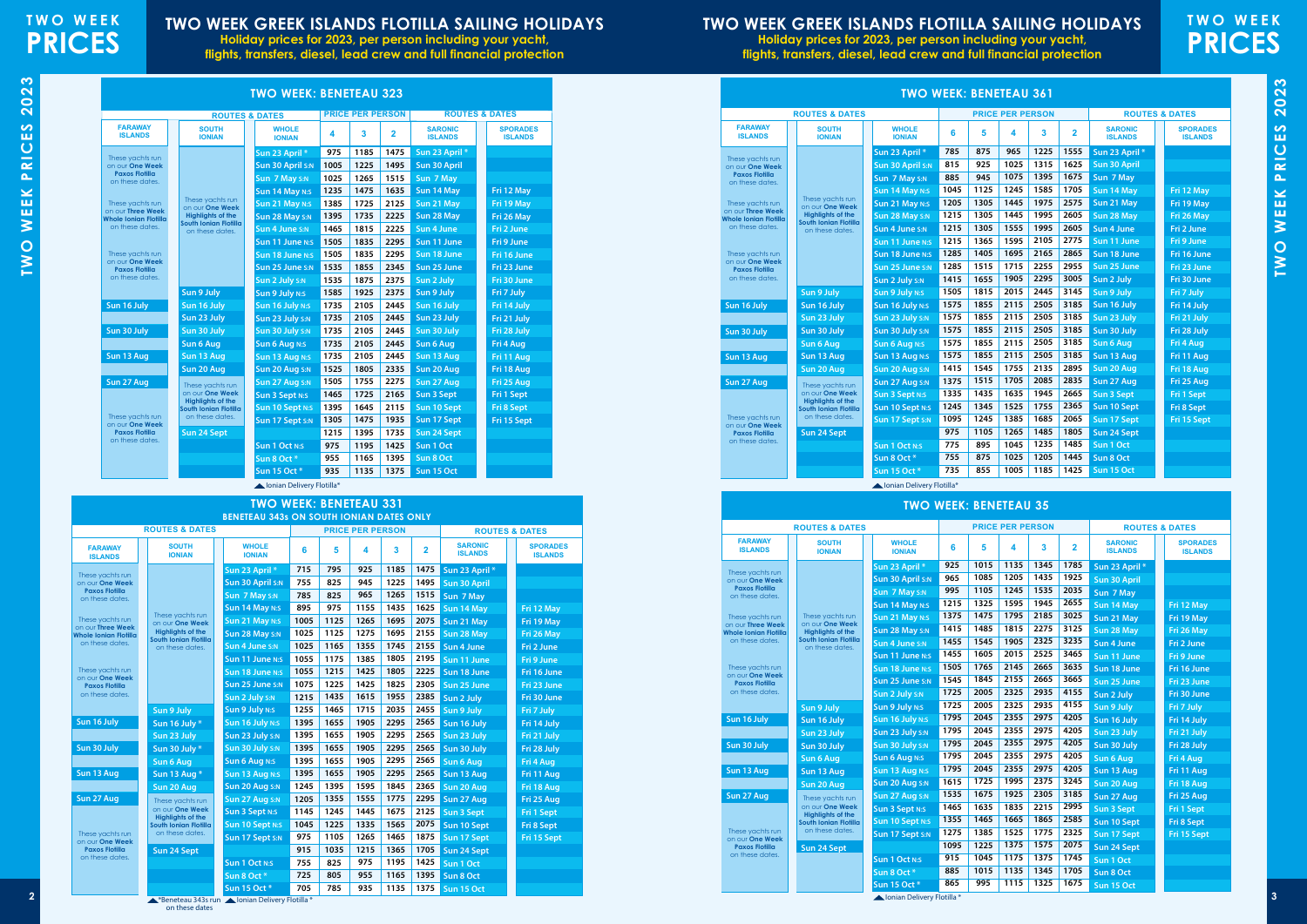TWO WEEK PRICES 2023 **TWO WEEK PRICES 2023**

# **TWO WEEK GREEK ISLANDS FLOTILLA SAILING HOLIDAYS**

**Holiday prices for 2023, per person including your yacht, flights, transfers, diesel, lead crew and full financial protection**

# **TWO WEEK PRICES**



# **TWO WEEK GREEK ISLANDS FLOTILLA SAILING HOLIDAYS**

**Holiday prices for 2023, per person including your yacht, flights, transfers, diesel, lead crew and full financial protection**

| <b>TWO WEEK: BENETEAU 50</b>                             |      |      |                         |      |      |  |  |  |  |  |  |  |
|----------------------------------------------------------|------|------|-------------------------|------|------|--|--|--|--|--|--|--|
| <b>ROUTES &amp; DATES</b>                                |      |      | <b>PRICE PER PERSON</b> |      |      |  |  |  |  |  |  |  |
| <b>SOUTH IONIAN</b>                                      | 8    | 7    | 6                       | 5    | 4    |  |  |  |  |  |  |  |
|                                                          |      |      |                         |      |      |  |  |  |  |  |  |  |
|                                                          |      |      |                         |      |      |  |  |  |  |  |  |  |
|                                                          |      |      |                         |      |      |  |  |  |  |  |  |  |
| These yachts run<br>on our One Week                      |      |      |                         |      |      |  |  |  |  |  |  |  |
| <b>Highlights of the South</b><br><b>Ionian Flotilla</b> |      |      |                         |      |      |  |  |  |  |  |  |  |
| on these dates.                                          |      |      |                         |      |      |  |  |  |  |  |  |  |
|                                                          |      |      |                         |      |      |  |  |  |  |  |  |  |
|                                                          |      |      |                         |      |      |  |  |  |  |  |  |  |
|                                                          |      |      |                         |      |      |  |  |  |  |  |  |  |
| Sun 9 July                                               | 1635 | 1815 | 1985                    | 2335 | 2645 |  |  |  |  |  |  |  |
|                                                          |      |      |                         |      |      |  |  |  |  |  |  |  |
| Sun 23 July                                              | 1695 | 1835 | 2055                    | 2405 | 2705 |  |  |  |  |  |  |  |
|                                                          |      |      |                         |      |      |  |  |  |  |  |  |  |
| Sun 6 Aug                                                | 1695 | 1835 | 2055                    | 2405 | 2705 |  |  |  |  |  |  |  |
|                                                          |      |      |                         |      |      |  |  |  |  |  |  |  |
| Sun 20 Aug                                               | 1485 | 1645 | 1845                    | 2005 | 2195 |  |  |  |  |  |  |  |
|                                                          |      |      |                         |      |      |  |  |  |  |  |  |  |
| These yachts run<br>on our One Week                      |      |      |                         |      |      |  |  |  |  |  |  |  |
| <b>Highlights of the South</b><br><b>Ionian Flotilla</b> |      |      |                         |      |      |  |  |  |  |  |  |  |
| on these dates.                                          |      |      |                         |      |      |  |  |  |  |  |  |  |
|                                                          |      |      |                         |      |      |  |  |  |  |  |  |  |
|                                                          |      |      |                         |      |      |  |  |  |  |  |  |  |



Ionian Delivery Flotilla \*

| <b>SPORADES</b>            |
|----------------------------|
| <b>ISLANDS</b>             |
| <b>Beneteau</b><br>38 only |
|                            |
|                            |
|                            |
| Fri 12 May                 |
|                            |
| Fri 19 May                 |
| Fri 26 May                 |
| Fri 2 June                 |
| Fri 9 June                 |
| Fri 16 June                |
| Fri 23 June                |
| Fri 30 June                |
| Fri 7 July                 |
| Fri 14 July                |
| Fri 21 July                |
| Fri 28 July                |
| Fri 4 Aug                  |
|                            |
| Fri 11 Aug                 |
| Fri 18 Aug                 |
| Fri 25 Aug                 |
| Fri 1 Sept                 |
| Fri 8 Sept                 |
| Fri 15 Sept                |
|                            |
|                            |
|                            |
|                            |

|                                                                | <b>ROUTES &amp; DATES</b>                              |                                                             |      |      | <b>PRICE PER PERSON</b> |      |                |                                                                | <b>ROUTES &amp; DATES</b>                                      |                                                               |
|----------------------------------------------------------------|--------------------------------------------------------|-------------------------------------------------------------|------|------|-------------------------|------|----------------|----------------------------------------------------------------|----------------------------------------------------------------|---------------------------------------------------------------|
| <b>FARAWAY</b><br><b>ISLANDS</b><br><b>Beneteau</b><br>38 & 40 | <b>SOUTH</b><br><b>IONIAN</b><br><b>Beneteau</b><br>38 | <b>WHOLE</b><br><b>IONIAN</b><br><b>Beneteau</b><br>38 & 40 | 6    | 5    | 4                       | 3    | $\overline{2}$ | <b>SARONIC</b><br><b>ISLANDS</b><br><b>Beneteau</b><br>38 & 40 | <b>SARONIC</b><br><b>ISLANDS</b><br><b>Beneteau</b><br>38 only | <b>SPORADE</b><br><b>ISLAND</b><br><b>Beneteat</b><br>38 only |
| These yachts run                                               |                                                        | Sun 23 April *                                              | 1015 | 1125 | 1245                    | 1505 | 2005           |                                                                | Sun 23 April                                                   |                                                               |
| on our One Week                                                |                                                        | Sun 30 April S:N                                            | 1015 | 1175 | 1375                    | 1615 | 2145           | <b>Sun 30 April</b>                                            |                                                                |                                                               |
| <b>Paxos Flotilla</b><br>on these dates.                       |                                                        | Sun 7 May S:N                                               | 1045 | 1175 | 1415                    | 1705 | 2305           |                                                                | Sun 7 May                                                      |                                                               |
|                                                                |                                                        | Sun 14 May N:S                                              | 1295 | 1455 | 1705                    | 2085 | 2855           | Sun 14 May                                                     |                                                                | Fri 12 May                                                    |
| These yachts run<br>on our Three Week                          | These yachts run<br>on our One Week                    | Sun 21 May N:S                                              | 1475 | 1615 | 1925                    | 2345 | 3235           |                                                                | Sun 21 May                                                     | Fri 19 May                                                    |
| Whole Ionian Flotilla                                          | <b>Highlights of the</b>                               | Sun 28 May S:N                                              | 1535 | 1675 | 1985                    | 2455 | 3415           | Sun 28 May                                                     |                                                                | Fri 26 May                                                    |
| on these dates.                                                | South Ionian Flotilla<br>on these dates.               | Sun 4 June S:N                                              | 1585 | 1725 | 2075                    | 2525 | 3525           |                                                                | Sun 4 June                                                     | Fri 2 June                                                    |
|                                                                |                                                        | Sun 11 June N:S                                             | 1585 | 1785 | 2175                    | 2705 | 3775           | Sun 11 June                                                    |                                                                | Fri 9 June                                                    |
| These yachts run                                               |                                                        | Sun 18 June N:S                                             | 1675 | 1915 | 2355                    | 2895 | 3945           |                                                                | Sun 18 June                                                    | Fri 16 June                                                   |
| on our One Week<br><b>Paxos Flotilla</b>                       |                                                        | Sun 25 June S:N                                             | 1705 | 2005 | 2355                    | 2895 | 3985           | Sun 25 June                                                    |                                                                | Fri 23 June                                                   |
| on these dates.                                                |                                                        | Sun 2 July S:N                                              | 1845 | 2145 | 2535                    | 3215 | 4505           |                                                                | Sun 2 July                                                     | Fri 30 June                                                   |
|                                                                | Sun 9 July                                             | Sun 9 July N:S                                              | 1845 | 2145 | 2535                    | 3215 | 4505           | Sun 9 July                                                     |                                                                | Fri 7 July                                                    |
| Sun 16 July                                                    | Sun 16 July                                            | Sun 16 July N:S                                             | 1935 | 2205 | 2555                    | 3215 | 4555           |                                                                | Sun 16 July                                                    | Fri 14 July                                                   |
|                                                                | Sun 23 July                                            | Sun 23 July S:N                                             | 1935 | 2205 | 2555                    | 3215 | 4555           | Sun 23 July                                                    |                                                                | Fri 21 July                                                   |
| Sun 30 July                                                    | Sun 30 July                                            | Sun 30 July S:N                                             | 1935 | 2205 | 2555                    | 3215 | 4555           |                                                                | Sun 30 July                                                    | Fri 28 July                                                   |
|                                                                | Sun 6 Aug                                              | Sun 6 Aug N:S                                               | 1935 | 2205 | 2555                    | 3215 | 4555           | Sun 6 Aug                                                      |                                                                | Fri 4 Aug                                                     |
| Sun 13 Aug                                                     | Sun 13 Aug                                             | Sun 13 Aug N:S                                              | 1935 | 2205 | 2555                    | 3215 | 4555           |                                                                | Sun 13 Aug                                                     | Fri 11 Aug                                                    |
|                                                                | Sun 20 Aug                                             | Sun 20 Aug S:N                                              | 1675 | 1885 | 2045                    | 2475 | 3435           | Sun 20 Aug                                                     |                                                                | Fri 18 Aug                                                    |
| Sun 27 Aug                                                     | These yachts run                                       | Sun 27 Aug S:N                                              | 1695 | 1915 | 2085                    | 2535 | 3465           |                                                                | Sun 27 Aug                                                     | Fri 25 Aug                                                    |
|                                                                | on our One Week<br><b>Highlights of the</b>            | Sun 3 Sept N:S                                              | 1575 | 1765 | 1995                    | 2385 | 3215           | <b>Sun 3 Sept</b>                                              |                                                                | <b>Fri 1 Sept</b>                                             |
|                                                                | South Ionian Flotilla                                  | Sun 10 Sept N:S                                             | 1515 | 1655 | 1755                    | 2135 | 2835           |                                                                | Sun 10 Sept                                                    | Fri 8 Sept                                                    |
| These yachts run<br>on our One Week                            | on these dates.                                        | Sun 17 Sept S:N                                             | 1405 | 1535 | 1715                    | 2025 | 2655           | Sun 17 Sept                                                    |                                                                | Fri 15 Sep                                                    |
| <b>Paxos Flotilla</b>                                          | Sun 24 Sept                                            |                                                             | 1215 | 1325 | 1495                    | 1785 | 2315           |                                                                | Sun 24 Sept                                                    |                                                               |
| on these dates.                                                |                                                        | <b>Sun 1 Oct N:S</b>                                        | 1045 | 1185 | 1305                    | 1535 | 1975           | Sun 1 Oct                                                      |                                                                |                                                               |
|                                                                |                                                        | Sun 8 Oct*                                                  | 1015 | 1145 | 1265                    | 1485 | 1925           |                                                                | Sun 8 Oct                                                      |                                                               |
|                                                                |                                                        | Sun 15 Oct *                                                | 995  | 1125 | 1245                    | 1465 | 1895           | Sun 15 Oct                                                     |                                                                |                                                               |

|                                                   | TWO WEEK: BENETEAU 38.1 (3 cabins - 2 heads) |                                  |                         |      |      |      |                |  |  |  |  |  |
|---------------------------------------------------|----------------------------------------------|----------------------------------|-------------------------|------|------|------|----------------|--|--|--|--|--|
|                                                   | <b>ROUTES &amp; DATES</b>                    |                                  | <b>PRICE PER PERSON</b> |      |      |      |                |  |  |  |  |  |
| <b>FARAWAY</b><br><b>ISLANDS</b>                  | <b>WHOLE</b><br><b>IONIAN</b>                | <b>SARONIC</b><br><b>ISLANDS</b> | 6                       | 5    | 4    | 3    | $\overline{2}$ |  |  |  |  |  |
| These yachts run                                  | Sun 23 April *                               | Sun 23 April *                   | 1105                    | 1235 | 1375 | 1645 | 2255           |  |  |  |  |  |
| on our One Week                                   | Sun 30 April S:N                             | <b>Sun 30 April</b>              | 1125                    | 1265 | 1485 | 1765 | 2405           |  |  |  |  |  |
| <b>Paxos Flotilla</b><br>on these dates.          |                                              | Sun 7 May                        | 1125                    | 1265 | 1545 | 1855 | 2565           |  |  |  |  |  |
|                                                   | Sun 14 May N:S                               | Sun 14 May                       | 1375                    | 1565 | 1865 | 2255 | 3095           |  |  |  |  |  |
| These yachts run                                  |                                              | Sun 21 May                       | 1585                    | 1735 | 2075 | 2515 | 3485           |  |  |  |  |  |
| on our Three Week<br><b>Whole Ionian Flotilla</b> | Sun 28 May S:N                               | Sun 28 May                       | 1625                    | 1785 | 2145 | 2595 | 3665           |  |  |  |  |  |
| on these dates.                                   |                                              | <b>Sun 4 June</b>                | 1675                    | 1825 | 2225 | 2685 | 3775           |  |  |  |  |  |
|                                                   | Sun 11 June N:S                              | Sun 11 June                      | 1675                    | 1915 | 2325 | 2865 | 4025           |  |  |  |  |  |
| These yachts run                                  |                                              | Sun 18 June                      | 1785                    | 2035 | 2465 | 3035 | 4205           |  |  |  |  |  |
| on our One Week<br><b>Paxos Flotilla</b>          | Sun 25 June S:N                              | Sun 25 June                      | 1805                    | 2135 | 2465 | 3035 | 4255           |  |  |  |  |  |
| on these dates.                                   |                                              | Sun 2 July                       | 1955                    | 2275 | 2645 | 3375 | 4795           |  |  |  |  |  |
|                                                   | Sun 9 July N:S                               | Sun 9 July                       | 1955                    | 2275 | 2645 | 3375 | 4795           |  |  |  |  |  |
| Sun 16 July                                       |                                              | Sun 16 July                      | 2035                    | 2335 | 2665 | 3375 | 4825           |  |  |  |  |  |
|                                                   | Sun 23 July S:N                              | Sun 23 July                      | 2035                    | 2335 | 2665 | 3375 | 4825           |  |  |  |  |  |
|                                                   |                                              | Sun 30 July                      | 2035                    | 2335 | 2665 | 3375 | 4825           |  |  |  |  |  |
|                                                   | <b>Sun 6 Aug N:S</b>                         | <b>Sun 6 Aug</b>                 | 2035                    | 2335 | 2665 | 3375 | 4825           |  |  |  |  |  |
| Sun 13 Aug                                        |                                              | Sun 13 Aug                       | 2035                    | 2335 | 2665 | 3375 | 4825           |  |  |  |  |  |
|                                                   | Sun 20 Aug S:N                               | Sun 20 Aug                       | 1785                    | 1965 | 2155 | 2645 | 3705           |  |  |  |  |  |
|                                                   |                                              | Sun 27 Aug                       | 1805                    | 1985 | 2195 | 2695 | 3735           |  |  |  |  |  |
|                                                   | <b>Sun 3 Sept N:S</b>                        | <b>Sun 3 Sept</b>                | 1705                    | 1895 | 2115 | 2555 | 3505           |  |  |  |  |  |
| These yachts run<br>on our One Week               |                                              | Sun 10 Sept                      | 1635                    | 1765 | 1925 | 2295 | 3125           |  |  |  |  |  |
| <b>Paxos Flotilla</b>                             | Sun 17 Sept s:N                              | Sun 17 Sept                      | 1485                    | 1625 | 1815 | 2135 | 2915           |  |  |  |  |  |
| on these dates.                                   |                                              | Sun 24 Sept                      | 1275                    | 1435 | 1605 | 1905 | 2555           |  |  |  |  |  |
|                                                   | <b>Sun 1 Oct N:S</b>                         | Sun 1 Oct                        | 1145                    | 1315 | 1465 | 1695 | 2255           |  |  |  |  |  |
|                                                   |                                              | Sun 8 Oct                        | 1125                    | 1285 | 1435 | 1655 | 2195           |  |  |  |  |  |
|                                                   | Sun 15 Oct S:N                               | Sun 15 Oct                       | 1025                    | 1155 | 1275 | 1495 | 1925           |  |  |  |  |  |
|                                                   | <b><i><u>*Innian Daliton</u></i></b>         |                                  |                         |      |      |      |                |  |  |  |  |  |

|                               | <b>ROUTES &amp; DATES</b>        |                                   |              |                | <b>PRICE PER PERSON</b> |              |              |
|-------------------------------|----------------------------------|-----------------------------------|--------------|----------------|-------------------------|--------------|--------------|
| <b>WHOLE</b><br><b>IONIAN</b> | <b>SARONIC</b><br><b>ISLANDS</b> | <b>SPORADES</b><br><b>ISLANDS</b> | 8            | $\overline{7}$ | 6                       | 5            | 4            |
| Sun 23 April *                | Sun 23 April                     |                                   | 1035         | 1105           | 1175                    | 1325         | 1525         |
| Sun 7 May S:N                 | Sun 7 May                        |                                   | 1095         | 1145           | 1235                    | 1415         | 1625         |
|                               |                                  | Fri 12 May                        | 1285         | 1365           | 1475                    | 1655         | 1955         |
| Sun 21 May N:S                | Sun 21 May                       | Fri 19 May                        | 1575         | 1675           | 1805                    | 1955         | 2265         |
|                               |                                  | Fri 26 May                        | 1605         | 1805           | 1915                    | 2035         | 2395         |
| Sun 4 June S:N                | Sun 4 June                       | Fri 2 June                        | 1605         | 1805           | 1915                    | 2085         | 2395         |
|                               |                                  | Fri 9 June                        | 1715         | 1825           | 1915                    | 2175         | 2535         |
| Sun 18 June N:S               | Sun 18 June                      | Fri 16 June                       | 1795         | 1895           | 1975                    | 2305         | 2655         |
|                               |                                  | Fri 23 June                       | 1795         | 1915           | 2025                    | 2355         | 2655         |
| Sun 2 July S:N                | Sun 2 July                       | Fri 30 June                       | 1745         | 1935           | 2125                    | 2495         | 2825         |
|                               |                                  | Fri 7 July                        | 1795         | 1935           | 2125                    | 2495         | 2825         |
| Sun 16 July N:S               | Sun 16 July                      | Fri 14 July                       | 1795<br>1795 | 1955<br>1955   | 2205<br>2205            | 2555<br>2555 | 2895<br>2895 |
| Sun 30 July S:N               |                                  | Fri 21 July<br>Fri 28 July        | 1795         | 1955           | 2205                    | 2555         | 2895         |
|                               | Sun 30 July                      | Fri 4 Aug                         | 1795         | 1955           | 2205                    | 2555         | 2895         |
| Sun 13 Aug N:S                | Sun 13 Aug                       | Fri 11 Aug                        | 1795         | 1955           | 2205                    | 2555         | 2895         |
|                               |                                  | Fri 18 Aug                        | 1685         | 1845           | 2045                    | 2195         | 2485         |
| Sun 27 Aug S:N                | Sun 27 Aug                       | Fri 25 Aug                        | 1645         | 1805           | 2005                    | 2155         | 2395         |
|                               |                                  | Fri 1 Sept                        | 1565         | 1735           | 1975                    | 2075         | 2305         |
| Sun 10 Sept N:S               | Sun 10 Sept                      | Fri 8 Sept                        | 1455         | 1635           | 1855                    | 1985         | 2145         |
|                               |                                  | Fri 15 Sept                       | 1395         | 1535           | 1745                    | 1855         | 2075         |
|                               | Sun 24 Sept                      |                                   | 1175         | 1295           | 1435                    | 1615         | 1795         |
|                               |                                  |                                   |              |                |                         |              |              |
| Sun 8 Oct*                    | Sun 8 Oct                        |                                   | 1005         | 1085           | 1225                    | 1405         | 1545         |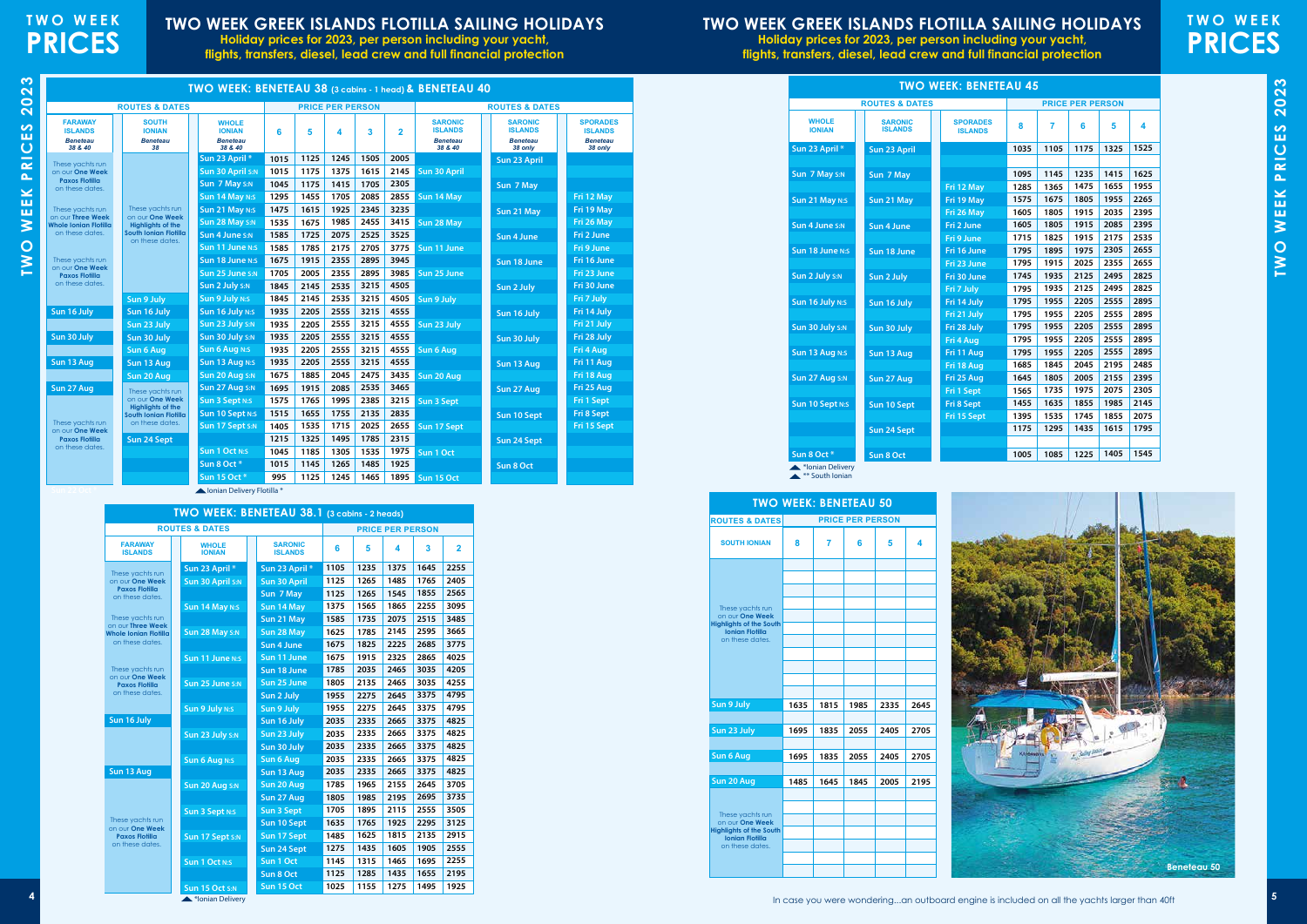# **ONE WEEK PRICES**

# **ONE WEEK PRICES**

### **ONE WEEK GREEK ISLANDS FLOTILLA SAILING HOLIDAYS**

**Holiday prices for 2023, per person including your yacht, flights, transfers, diesel, lead crew and full financial protection**

### **ONE WEEK GREEK ISLANDS FLOTILLA SAILING HOLIDAYS**

**Holiday prices for 2023, per person including your yacht, flights, transfers, diesel, lead crew and full financial protection**

\*Ionian Delivery

ONE WEEK PRICES 2022 ONE WEEK PRICES 2023 **ONE WEEK PRICES 2023**

\*Half Term Paxos & Corfu

| <b>ONE WEEK: BENETEAU 323</b>                |  |                                                    |      |                         |                |  |  |  |  |  |
|----------------------------------------------|--|----------------------------------------------------|------|-------------------------|----------------|--|--|--|--|--|
|                                              |  | <b>ROUTES &amp; DATES</b>                          |      | <b>PRICE PER PERSON</b> |                |  |  |  |  |  |
| <b>PAXOS &amp; CORFU</b><br><b>FLOTILLAS</b> |  | <b>HIGHLIGHTS</b><br>OF THE SOUTH<br><b>IONIAN</b> | 4    | 3                       | $\overline{2}$ |  |  |  |  |  |
| Sun 23 April                                 |  | Sun 23 April                                       | 715  | 865                     | 895            |  |  |  |  |  |
| Sun 30 April                                 |  | Sun 30 April                                       | 735  | 865                     | 1025           |  |  |  |  |  |
| Sun 7 May                                    |  | Sun 7 May                                          | 735  | 865                     | 1085           |  |  |  |  |  |
| Sun 14 May                                   |  | Sun 14 May                                         | 815  | 965                     | 1155           |  |  |  |  |  |
| Sun 21 May                                   |  | Sun 21 May                                         | 875  | 1035                    | 1225           |  |  |  |  |  |
| Sun 28 May                                   |  | Sun 28 May                                         | 1185 | 1355                    | 1665           |  |  |  |  |  |
| Sun 4 June                                   |  | Sun 4 June                                         | 1055 | 1215                    | 1515           |  |  |  |  |  |
| Sun 11 June                                  |  | Sun 11 June                                        | 1085 | 1235                    | 1525           |  |  |  |  |  |
| Sun 18 June                                  |  | Sun 18 June                                        | 1085 | 1235                    | 1535           |  |  |  |  |  |
| Sun 25 June                                  |  | Sun 25 June                                        | 1135 | 1285                    | 1575           |  |  |  |  |  |
| Sun 2 July                                   |  | Sun 2 July                                         | 1145 | 1295                    | 1595           |  |  |  |  |  |
| Sun 9 July                                   |  | Sun 9 July                                         | 1165 | 1315                    | 1615           |  |  |  |  |  |
| Sun 16 July                                  |  | Sun 16 July                                        | 1265 | 1495                    | 1825           |  |  |  |  |  |
| Sun 23 July                                  |  | Sun 23 July                                        | 1265 | 1495                    | 1825           |  |  |  |  |  |
| Sun 30 July                                  |  | Sun 30 July                                        | 1265 | 1495                    | 1825           |  |  |  |  |  |
| <b>Sun 6 Aug</b>                             |  | Sun 6 Aug                                          | 1265 | 1495                    | 1825           |  |  |  |  |  |
| Sun 13 Aug                                   |  | Sun 13 Aug                                         | 1265 | 1495                    | 1825           |  |  |  |  |  |
| Sun 20 Aug                                   |  | Sun 20 Aug                                         | 1235 | 1415                    | 1715           |  |  |  |  |  |
| Sun 27 Aug                                   |  | Sun 27 Aug                                         | 1175 | 1345                    | 1695           |  |  |  |  |  |
| Sun 3 Sept                                   |  | Sun 3 Sept                                         | 1125 | 1315                    | 1665           |  |  |  |  |  |
| Sun 10 Sept                                  |  | Sun 10 Sept                                        | 1095 | 1235                    | 1505           |  |  |  |  |  |
| Sun 17 Sept                                  |  | Sun 17 Sept                                        | 965  | 1045                    | 1305           |  |  |  |  |  |
| Sun 24 Sept                                  |  | Sun 24 Sept                                        | 835  | 985                     | 1145           |  |  |  |  |  |
| Sun 1 Oct                                    |  | Sun 1 Oct                                          | 675  | 805                     | 945            |  |  |  |  |  |
| Sun 8 Oct                                    |  | Sun 8 Oct                                          | 655  | 785                     | 925            |  |  |  |  |  |
| Sun 15 Oct                                   |  | Sun 15 Oct                                         | 625  | 755                     | 915            |  |  |  |  |  |
| Sun 22 Oct *                                 |  | Sun 22 Oct *                                       | 755  | 885                     | 1045           |  |  |  |  |  |

\*\*Ionian Delivery

### **ONE WEEK: BENETEAU 35**

|                                              | <b>ONE WEEK: BENETEAU 331</b>                      |      |      |                         |      |                |  |  |  |  |  |
|----------------------------------------------|----------------------------------------------------|------|------|-------------------------|------|----------------|--|--|--|--|--|
|                                              | <b>ROUTES &amp; DATES</b>                          |      |      | <b>PRICE PER PERSON</b> |      |                |  |  |  |  |  |
| <b>PAXOS &amp; CORFU</b><br><b>FLOTILLAS</b> | <b>HIGHLIGHTS</b><br>OF THE SOUTH<br><b>IONIAN</b> | 6    | 5    | 4                       | 3    | $\overline{2}$ |  |  |  |  |  |
| Sun 23 April                                 | Sun 23 April*                                      | 615  | 615  | 715                     | 835  | 895            |  |  |  |  |  |
| Sun 30 April                                 | Sun 30 April                                       | 615  | 615  | 715                     | 835  | 1005           |  |  |  |  |  |
| Sun 7 May                                    | Sun 7 May                                          | 615  | 615  | 715                     | 835  | 1045           |  |  |  |  |  |
| Sun 14 May                                   | Sun 14 May                                         | 645  | 645  | 765                     | 895  | 1085           |  |  |  |  |  |
| Sun 21 May                                   | Sun 21 May                                         | 695  | 725  | 835                     | 1035 | 1215           |  |  |  |  |  |
| Sun 28 May                                   | Sun 28 May                                         | 975  | 1045 | 1185                    | 1355 | 1615           |  |  |  |  |  |
| Sun 4 June                                   | Sun 4 June                                         | 795  | 885  | 1015                    | 1165 | 1445           |  |  |  |  |  |
| Sun 11 June                                  | Sun 11 June                                        | 795  | 885  | 1045                    | 1185 | 1445           |  |  |  |  |  |
| Sun 18 June                                  | Sun 18 June                                        | 795  | 885  | 1045                    | 1185 | 1495           |  |  |  |  |  |
| Sun 25 June                                  | Sun 25 June                                        | 825  | 915  | 1095                    | 1265 | 1535           |  |  |  |  |  |
| Sun 2 July                                   | Sun 2 July                                         | 865  | 1015 | 1175                    | 1285 | 1585           |  |  |  |  |  |
| Sun 9 July                                   | Sun 9 July                                         | 975  | 1045 | 1195                    | 1405 | 1715           |  |  |  |  |  |
| Sun 16 July                                  | Sun 16 July                                        | 1095 | 1155 | 1355                    | 1535 | 1935           |  |  |  |  |  |
| Sun 23 July                                  | Sun 23 July                                        | 1095 | 1155 | 1355                    | 1535 | 1935           |  |  |  |  |  |
| Sun 30 July                                  | Sun 30 July                                        | 1095 | 1155 | 1355                    | 1535 | 1935           |  |  |  |  |  |
| Sun 6 Aug                                    | Sun 6 Aug                                          | 1095 | 1155 | 1355                    | 1535 | 1935           |  |  |  |  |  |
| Sun 13 Aug                                   | Sun 13 Aug                                         | 1095 | 1155 | 1355                    | 1535 | 1935           |  |  |  |  |  |
| Sun 20 Aug                                   | Sun 20 Aug                                         | 945  | 1065 | 1205                    | 1365 | 1645           |  |  |  |  |  |
| Sun 27 Aug                                   | Sun 27 Aug                                         | 865  | 985  | 1125                    | 1275 | 1605           |  |  |  |  |  |
| Sun 3 Sept                                   | Sun 3 Sept                                         | 845  | 895  | 1085                    | 1265 | 1585           |  |  |  |  |  |
| Sun 10 Sept                                  | Sun 10 Sept                                        | 845  | 895  | 1085                    | 1235 | 1445           |  |  |  |  |  |
| Sun 17 Sept                                  | Sun 17 Sept                                        | 815  | 815  | 915                     | 995  | 1255           |  |  |  |  |  |
| Sun 24 Sept                                  | Sun 24 Sept                                        | 735  | 735  | 785                     | 935  | 1095           |  |  |  |  |  |
| Sun 1 Oct                                    | Sun 1 Oct                                          | 635  | 635  | 695                     | 805  | 945            |  |  |  |  |  |
| Sun 8 Oct                                    | Sun 8 Oct                                          | 615  | 615  | 665                     | 785  | 925            |  |  |  |  |  |
| Sun 15 Oct                                   | Sun 15 Oct                                         | 615  | 615  | 655                     | 775  | 895            |  |  |  |  |  |
| Sun 22 Oct *                                 | Sun 22 Oct *                                       | 725  | 725  | 765                     | 885  | 1045           |  |  |  |  |  |

\*Ionian Delivery **A** A Beneteau 343s run on all these dates

| <b>ROUTES &amp; DATES</b><br><b>PRICE PER PERSON</b><br><b>ROUTES &amp; DATES</b><br><b>PRICE PER PERSON</b><br><b>HIGHLIGHTS</b><br><b>HIGHLIGHTS</b><br><b>PAXOS &amp; CORFU</b><br><b>PAXOS &amp; CORFU</b><br>-5<br>$\overline{2}$<br>6<br>OF THE SOUTH<br>-3<br>$\overline{2}$<br>OF THE SOUTH<br>$\mathbf{3}$<br>4<br>6<br>-5<br>4<br><b>FLOTILLAS</b><br><b>FLOTILLAS</b><br><b>IONIAN</b><br><b>IONIAN</b><br>895<br>745<br>Sun 23 April<br>Sun 23 April*<br>615<br>615<br>715<br>835<br>825<br>935<br>1145 1425<br>Sun 23 April<br>Sun 23 April<br>825<br>Sun 30 April<br>1005<br>745<br>Sun 30 April<br>615<br>615<br>715<br>835<br>Sun 30 April<br>945<br>1185<br>Sun 30 April<br>1435<br>1045<br>765<br>835<br>Sun 7 May<br>615<br>835<br>Sun 7 May<br>615<br>715<br>955<br>1205<br>Sun 7 May<br>Sun 7 May<br>1445<br>925<br>765<br>895<br>1085<br>975<br>Sun 14 May<br>Sun 14 May<br>645<br>645<br>1325 1705<br>Sun 14 May<br>Sun 14 May<br>1095<br>1065<br>725<br>835<br>1035<br>1005<br>Sun 21 May<br>695<br>1215<br>Sun 21 May<br>1195   1455  <br>Sun 21 May<br>Sun 21 May<br>1885<br>1405<br>1355<br>1225<br>Sun 28 May<br>Sun 28 May<br>975<br>1045<br>1185<br>1615<br>Sun 28 May<br>Sun 28 May<br>1555<br>1865 2505<br>1165<br>Sun 4 June<br>1015<br>1445<br>1195<br>l Sun 4 June<br>795<br>885<br>1075<br>1405   1675   2195<br>Sun 4 June<br>Sun 4 June<br>1255<br>1045<br>1445<br>1075<br>Sun 11 June<br>1185<br>Sun 11 June<br>795<br>885<br>Sun 11 June<br>Sun 11 June<br>1485<br>1785 2425<br>1335<br>795<br>1045<br>1185<br>1495<br>1165<br>Sun 18 June<br>885<br>$1565$   1925   2575<br>Sun 18 June<br>Sun 18 June<br>Sun 18 June<br>1385<br>1225<br>Sun 25 June<br>Sun 25 June<br>825<br>915<br>1095<br>1265<br>1565<br>1535<br>1925 2635<br>Sun 25 June<br>Sun 25 June<br>1585<br>1385<br>1285<br>1225<br>865<br>1175<br>Sun 2 July<br>Sun 2 July<br>1015<br>1595   1945   2665<br>Sun 2 July<br>Sun 2 July<br>1385<br>1225<br>975<br>1195<br>1405<br>1715<br>Sun 9 July<br>Sun 9 July<br>1045<br>1595   1945  <br>Sun 9 July<br>Sun 9 July<br>2665<br>1155<br>1355<br>1535<br>1935<br>1305<br>Sun 16 July<br>Sun 16 July<br>1095<br>Sun 16 July<br>Sun 16 July<br>Sun 23 July<br>Sun 23 July<br>1095<br>1155<br>1355<br>1535<br>1935<br>1305<br>Sun 23 July<br>Sun 23 July<br>1355<br>1535<br>1155<br>1935<br>1305<br>Sun 30 July<br>Sun 30 July<br>1095<br>Sun 30 July<br>Sun 30 July<br>1475<br>1155<br>1355<br>1535<br>1935<br>1305<br>1095<br>$2035$ 2785<br>Sun 6 Aug<br>Sun 6 Aug<br>Sun 6 Aug<br>1645<br>Sun 6 Aug<br>1475<br>1355<br>1535<br>1935<br>1305<br>1155<br>1095<br>1645   2035   2785<br>Sun 13 Aug<br>Sun 13 Aug<br>Sun 13 Aug<br>Sun 13 Aug<br>Sun 20 Aug<br>1205<br>1365<br>1645<br>1225<br>1365<br>945<br>1065<br>Sun 20 Aug<br>Sun 20 Aug<br>1545  <br>Sun 20 Aug<br> 1835 2415<br>1605<br>1165<br>865<br>1125<br>1275<br>Sun 27 Aug<br>985<br>1335 1385 1675 2125<br>Sun 27 Aug<br>Sun 27 Aug<br>Sun 27 Aug<br>1265<br>1585<br>1135<br>Sun 3 Sept<br>845<br>1085<br>Sun 3 Sept<br>895<br>1235<br>1325<br>$1615$ 2045<br>Sun 3 Sept<br>Sun 3 Sept<br>1235<br>1445<br>895<br>1085<br>1085<br>Sun 10 Sept<br>845<br>Sun 10 Sept<br>1095   1215   1405   1735<br>Sun 10 Sept<br>Sun 10 Sept<br>Sun 17 Sept<br>815<br>815<br>915<br>995<br>1255<br>935<br>Sun 17 Sept<br>Sun 17 Sept<br>1105<br>1285<br>1505<br>Sun 17 Sept<br>995<br>785<br>935<br>1095<br>825<br>Sun 24 Sept<br>Sun 24 Sept<br>735<br>735<br>905<br>935<br> 1105 <br>1345<br>Sun 24 Sept<br>Sun 24 Sept<br>695<br>805<br>635<br>945<br>635<br>715<br>795<br>965<br>Sun 1 Oct<br>Sun 1 Oct<br>775<br>1165<br>Sun 1 Oct<br>Sun 1 Oct<br>785<br>925<br>695<br>665<br>615<br>615<br>755<br>765<br>945<br>1115<br>Sun 8 Oct<br>Sun 8 Oct<br>Sun 8 Oct<br>Sun 8 Oct<br>655<br>615<br>615<br>775<br>895<br>675<br>Sun 15 Oct<br>Sun 15 Oct<br>1085<br>735<br>745<br>935<br>Sun 15 Oct<br>Sun 15 Oct<br>1045<br>765<br>725<br>725<br>885<br>Sun 22 Oct *<br>765<br>1065<br>Sun 22 Oct *<br>835<br>875<br>Sun 22 Oct *<br>Sun 22 Oct * |  |  |  |  |  |  |  |
|----------------------------------------------------------------------------------------------------------------------------------------------------------------------------------------------------------------------------------------------------------------------------------------------------------------------------------------------------------------------------------------------------------------------------------------------------------------------------------------------------------------------------------------------------------------------------------------------------------------------------------------------------------------------------------------------------------------------------------------------------------------------------------------------------------------------------------------------------------------------------------------------------------------------------------------------------------------------------------------------------------------------------------------------------------------------------------------------------------------------------------------------------------------------------------------------------------------------------------------------------------------------------------------------------------------------------------------------------------------------------------------------------------------------------------------------------------------------------------------------------------------------------------------------------------------------------------------------------------------------------------------------------------------------------------------------------------------------------------------------------------------------------------------------------------------------------------------------------------------------------------------------------------------------------------------------------------------------------------------------------------------------------------------------------------------------------------------------------------------------------------------------------------------------------------------------------------------------------------------------------------------------------------------------------------------------------------------------------------------------------------------------------------------------------------------------------------------------------------------------------------------------------------------------------------------------------------------------------------------------------------------------------------------------------------------------------------------------------------------------------------------------------------------------------------------------------------------------------------------------------------------------------------------------------------------------------------------------------------------------------------------------------------------------------------------------------------------------------------------------------------------------------------------------------------------------------------------------------------------------------------------------------------------------------------------------------------------------------------------------------------------------------------------------------------------------------------------------------------------------------------------------------------------------------------------------------------------------------------------------------------------------------------------------------------------------------------------------------------------------------------------------------------------------------------------------------------------------------------------------------------------------------------------------------------------------------------------------------------------------------------------------------------------------------|--|--|--|--|--|--|--|
| 1475   1645   2035   2785<br>1475   1645   2035   2785<br>1475   1645   2035   2785<br>1235                                                                                                                                                                                                                                                                                                                                                                                                                                                                                                                                                                                                                                                                                                                                                                                                                                                                                                                                                                                                                                                                                                                                                                                                                                                                                                                                                                                                                                                                                                                                                                                                                                                                                                                                                                                                                                                                                                                                                                                                                                                                                                                                                                                                                                                                                                                                                                                                                                                                                                                                                                                                                                                                                                                                                                                                                                                                                                                                                                                                                                                                                                                                                                                                                                                                                                                                                                                                                                                                                                                                                                                                                                                                                                                                                                                                                                                                                                                                                        |  |  |  |  |  |  |  |
|                                                                                                                                                                                                                                                                                                                                                                                                                                                                                                                                                                                                                                                                                                                                                                                                                                                                                                                                                                                                                                                                                                                                                                                                                                                                                                                                                                                                                                                                                                                                                                                                                                                                                                                                                                                                                                                                                                                                                                                                                                                                                                                                                                                                                                                                                                                                                                                                                                                                                                                                                                                                                                                                                                                                                                                                                                                                                                                                                                                                                                                                                                                                                                                                                                                                                                                                                                                                                                                                                                                                                                                                                                                                                                                                                                                                                                                                                                                                                                                                                                                    |  |  |  |  |  |  |  |
|                                                                                                                                                                                                                                                                                                                                                                                                                                                                                                                                                                                                                                                                                                                                                                                                                                                                                                                                                                                                                                                                                                                                                                                                                                                                                                                                                                                                                                                                                                                                                                                                                                                                                                                                                                                                                                                                                                                                                                                                                                                                                                                                                                                                                                                                                                                                                                                                                                                                                                                                                                                                                                                                                                                                                                                                                                                                                                                                                                                                                                                                                                                                                                                                                                                                                                                                                                                                                                                                                                                                                                                                                                                                                                                                                                                                                                                                                                                                                                                                                                                    |  |  |  |  |  |  |  |
|                                                                                                                                                                                                                                                                                                                                                                                                                                                                                                                                                                                                                                                                                                                                                                                                                                                                                                                                                                                                                                                                                                                                                                                                                                                                                                                                                                                                                                                                                                                                                                                                                                                                                                                                                                                                                                                                                                                                                                                                                                                                                                                                                                                                                                                                                                                                                                                                                                                                                                                                                                                                                                                                                                                                                                                                                                                                                                                                                                                                                                                                                                                                                                                                                                                                                                                                                                                                                                                                                                                                                                                                                                                                                                                                                                                                                                                                                                                                                                                                                                                    |  |  |  |  |  |  |  |
|                                                                                                                                                                                                                                                                                                                                                                                                                                                                                                                                                                                                                                                                                                                                                                                                                                                                                                                                                                                                                                                                                                                                                                                                                                                                                                                                                                                                                                                                                                                                                                                                                                                                                                                                                                                                                                                                                                                                                                                                                                                                                                                                                                                                                                                                                                                                                                                                                                                                                                                                                                                                                                                                                                                                                                                                                                                                                                                                                                                                                                                                                                                                                                                                                                                                                                                                                                                                                                                                                                                                                                                                                                                                                                                                                                                                                                                                                                                                                                                                                                                    |  |  |  |  |  |  |  |
|                                                                                                                                                                                                                                                                                                                                                                                                                                                                                                                                                                                                                                                                                                                                                                                                                                                                                                                                                                                                                                                                                                                                                                                                                                                                                                                                                                                                                                                                                                                                                                                                                                                                                                                                                                                                                                                                                                                                                                                                                                                                                                                                                                                                                                                                                                                                                                                                                                                                                                                                                                                                                                                                                                                                                                                                                                                                                                                                                                                                                                                                                                                                                                                                                                                                                                                                                                                                                                                                                                                                                                                                                                                                                                                                                                                                                                                                                                                                                                                                                                                    |  |  |  |  |  |  |  |
|                                                                                                                                                                                                                                                                                                                                                                                                                                                                                                                                                                                                                                                                                                                                                                                                                                                                                                                                                                                                                                                                                                                                                                                                                                                                                                                                                                                                                                                                                                                                                                                                                                                                                                                                                                                                                                                                                                                                                                                                                                                                                                                                                                                                                                                                                                                                                                                                                                                                                                                                                                                                                                                                                                                                                                                                                                                                                                                                                                                                                                                                                                                                                                                                                                                                                                                                                                                                                                                                                                                                                                                                                                                                                                                                                                                                                                                                                                                                                                                                                                                    |  |  |  |  |  |  |  |
|                                                                                                                                                                                                                                                                                                                                                                                                                                                                                                                                                                                                                                                                                                                                                                                                                                                                                                                                                                                                                                                                                                                                                                                                                                                                                                                                                                                                                                                                                                                                                                                                                                                                                                                                                                                                                                                                                                                                                                                                                                                                                                                                                                                                                                                                                                                                                                                                                                                                                                                                                                                                                                                                                                                                                                                                                                                                                                                                                                                                                                                                                                                                                                                                                                                                                                                                                                                                                                                                                                                                                                                                                                                                                                                                                                                                                                                                                                                                                                                                                                                    |  |  |  |  |  |  |  |
|                                                                                                                                                                                                                                                                                                                                                                                                                                                                                                                                                                                                                                                                                                                                                                                                                                                                                                                                                                                                                                                                                                                                                                                                                                                                                                                                                                                                                                                                                                                                                                                                                                                                                                                                                                                                                                                                                                                                                                                                                                                                                                                                                                                                                                                                                                                                                                                                                                                                                                                                                                                                                                                                                                                                                                                                                                                                                                                                                                                                                                                                                                                                                                                                                                                                                                                                                                                                                                                                                                                                                                                                                                                                                                                                                                                                                                                                                                                                                                                                                                                    |  |  |  |  |  |  |  |
|                                                                                                                                                                                                                                                                                                                                                                                                                                                                                                                                                                                                                                                                                                                                                                                                                                                                                                                                                                                                                                                                                                                                                                                                                                                                                                                                                                                                                                                                                                                                                                                                                                                                                                                                                                                                                                                                                                                                                                                                                                                                                                                                                                                                                                                                                                                                                                                                                                                                                                                                                                                                                                                                                                                                                                                                                                                                                                                                                                                                                                                                                                                                                                                                                                                                                                                                                                                                                                                                                                                                                                                                                                                                                                                                                                                                                                                                                                                                                                                                                                                    |  |  |  |  |  |  |  |
|                                                                                                                                                                                                                                                                                                                                                                                                                                                                                                                                                                                                                                                                                                                                                                                                                                                                                                                                                                                                                                                                                                                                                                                                                                                                                                                                                                                                                                                                                                                                                                                                                                                                                                                                                                                                                                                                                                                                                                                                                                                                                                                                                                                                                                                                                                                                                                                                                                                                                                                                                                                                                                                                                                                                                                                                                                                                                                                                                                                                                                                                                                                                                                                                                                                                                                                                                                                                                                                                                                                                                                                                                                                                                                                                                                                                                                                                                                                                                                                                                                                    |  |  |  |  |  |  |  |
|                                                                                                                                                                                                                                                                                                                                                                                                                                                                                                                                                                                                                                                                                                                                                                                                                                                                                                                                                                                                                                                                                                                                                                                                                                                                                                                                                                                                                                                                                                                                                                                                                                                                                                                                                                                                                                                                                                                                                                                                                                                                                                                                                                                                                                                                                                                                                                                                                                                                                                                                                                                                                                                                                                                                                                                                                                                                                                                                                                                                                                                                                                                                                                                                                                                                                                                                                                                                                                                                                                                                                                                                                                                                                                                                                                                                                                                                                                                                                                                                                                                    |  |  |  |  |  |  |  |
|                                                                                                                                                                                                                                                                                                                                                                                                                                                                                                                                                                                                                                                                                                                                                                                                                                                                                                                                                                                                                                                                                                                                                                                                                                                                                                                                                                                                                                                                                                                                                                                                                                                                                                                                                                                                                                                                                                                                                                                                                                                                                                                                                                                                                                                                                                                                                                                                                                                                                                                                                                                                                                                                                                                                                                                                                                                                                                                                                                                                                                                                                                                                                                                                                                                                                                                                                                                                                                                                                                                                                                                                                                                                                                                                                                                                                                                                                                                                                                                                                                                    |  |  |  |  |  |  |  |
|                                                                                                                                                                                                                                                                                                                                                                                                                                                                                                                                                                                                                                                                                                                                                                                                                                                                                                                                                                                                                                                                                                                                                                                                                                                                                                                                                                                                                                                                                                                                                                                                                                                                                                                                                                                                                                                                                                                                                                                                                                                                                                                                                                                                                                                                                                                                                                                                                                                                                                                                                                                                                                                                                                                                                                                                                                                                                                                                                                                                                                                                                                                                                                                                                                                                                                                                                                                                                                                                                                                                                                                                                                                                                                                                                                                                                                                                                                                                                                                                                                                    |  |  |  |  |  |  |  |
|                                                                                                                                                                                                                                                                                                                                                                                                                                                                                                                                                                                                                                                                                                                                                                                                                                                                                                                                                                                                                                                                                                                                                                                                                                                                                                                                                                                                                                                                                                                                                                                                                                                                                                                                                                                                                                                                                                                                                                                                                                                                                                                                                                                                                                                                                                                                                                                                                                                                                                                                                                                                                                                                                                                                                                                                                                                                                                                                                                                                                                                                                                                                                                                                                                                                                                                                                                                                                                                                                                                                                                                                                                                                                                                                                                                                                                                                                                                                                                                                                                                    |  |  |  |  |  |  |  |
|                                                                                                                                                                                                                                                                                                                                                                                                                                                                                                                                                                                                                                                                                                                                                                                                                                                                                                                                                                                                                                                                                                                                                                                                                                                                                                                                                                                                                                                                                                                                                                                                                                                                                                                                                                                                                                                                                                                                                                                                                                                                                                                                                                                                                                                                                                                                                                                                                                                                                                                                                                                                                                                                                                                                                                                                                                                                                                                                                                                                                                                                                                                                                                                                                                                                                                                                                                                                                                                                                                                                                                                                                                                                                                                                                                                                                                                                                                                                                                                                                                                    |  |  |  |  |  |  |  |
|                                                                                                                                                                                                                                                                                                                                                                                                                                                                                                                                                                                                                                                                                                                                                                                                                                                                                                                                                                                                                                                                                                                                                                                                                                                                                                                                                                                                                                                                                                                                                                                                                                                                                                                                                                                                                                                                                                                                                                                                                                                                                                                                                                                                                                                                                                                                                                                                                                                                                                                                                                                                                                                                                                                                                                                                                                                                                                                                                                                                                                                                                                                                                                                                                                                                                                                                                                                                                                                                                                                                                                                                                                                                                                                                                                                                                                                                                                                                                                                                                                                    |  |  |  |  |  |  |  |
|                                                                                                                                                                                                                                                                                                                                                                                                                                                                                                                                                                                                                                                                                                                                                                                                                                                                                                                                                                                                                                                                                                                                                                                                                                                                                                                                                                                                                                                                                                                                                                                                                                                                                                                                                                                                                                                                                                                                                                                                                                                                                                                                                                                                                                                                                                                                                                                                                                                                                                                                                                                                                                                                                                                                                                                                                                                                                                                                                                                                                                                                                                                                                                                                                                                                                                                                                                                                                                                                                                                                                                                                                                                                                                                                                                                                                                                                                                                                                                                                                                                    |  |  |  |  |  |  |  |
|                                                                                                                                                                                                                                                                                                                                                                                                                                                                                                                                                                                                                                                                                                                                                                                                                                                                                                                                                                                                                                                                                                                                                                                                                                                                                                                                                                                                                                                                                                                                                                                                                                                                                                                                                                                                                                                                                                                                                                                                                                                                                                                                                                                                                                                                                                                                                                                                                                                                                                                                                                                                                                                                                                                                                                                                                                                                                                                                                                                                                                                                                                                                                                                                                                                                                                                                                                                                                                                                                                                                                                                                                                                                                                                                                                                                                                                                                                                                                                                                                                                    |  |  |  |  |  |  |  |
|                                                                                                                                                                                                                                                                                                                                                                                                                                                                                                                                                                                                                                                                                                                                                                                                                                                                                                                                                                                                                                                                                                                                                                                                                                                                                                                                                                                                                                                                                                                                                                                                                                                                                                                                                                                                                                                                                                                                                                                                                                                                                                                                                                                                                                                                                                                                                                                                                                                                                                                                                                                                                                                                                                                                                                                                                                                                                                                                                                                                                                                                                                                                                                                                                                                                                                                                                                                                                                                                                                                                                                                                                                                                                                                                                                                                                                                                                                                                                                                                                                                    |  |  |  |  |  |  |  |
|                                                                                                                                                                                                                                                                                                                                                                                                                                                                                                                                                                                                                                                                                                                                                                                                                                                                                                                                                                                                                                                                                                                                                                                                                                                                                                                                                                                                                                                                                                                                                                                                                                                                                                                                                                                                                                                                                                                                                                                                                                                                                                                                                                                                                                                                                                                                                                                                                                                                                                                                                                                                                                                                                                                                                                                                                                                                                                                                                                                                                                                                                                                                                                                                                                                                                                                                                                                                                                                                                                                                                                                                                                                                                                                                                                                                                                                                                                                                                                                                                                                    |  |  |  |  |  |  |  |
|                                                                                                                                                                                                                                                                                                                                                                                                                                                                                                                                                                                                                                                                                                                                                                                                                                                                                                                                                                                                                                                                                                                                                                                                                                                                                                                                                                                                                                                                                                                                                                                                                                                                                                                                                                                                                                                                                                                                                                                                                                                                                                                                                                                                                                                                                                                                                                                                                                                                                                                                                                                                                                                                                                                                                                                                                                                                                                                                                                                                                                                                                                                                                                                                                                                                                                                                                                                                                                                                                                                                                                                                                                                                                                                                                                                                                                                                                                                                                                                                                                                    |  |  |  |  |  |  |  |
|                                                                                                                                                                                                                                                                                                                                                                                                                                                                                                                                                                                                                                                                                                                                                                                                                                                                                                                                                                                                                                                                                                                                                                                                                                                                                                                                                                                                                                                                                                                                                                                                                                                                                                                                                                                                                                                                                                                                                                                                                                                                                                                                                                                                                                                                                                                                                                                                                                                                                                                                                                                                                                                                                                                                                                                                                                                                                                                                                                                                                                                                                                                                                                                                                                                                                                                                                                                                                                                                                                                                                                                                                                                                                                                                                                                                                                                                                                                                                                                                                                                    |  |  |  |  |  |  |  |
|                                                                                                                                                                                                                                                                                                                                                                                                                                                                                                                                                                                                                                                                                                                                                                                                                                                                                                                                                                                                                                                                                                                                                                                                                                                                                                                                                                                                                                                                                                                                                                                                                                                                                                                                                                                                                                                                                                                                                                                                                                                                                                                                                                                                                                                                                                                                                                                                                                                                                                                                                                                                                                                                                                                                                                                                                                                                                                                                                                                                                                                                                                                                                                                                                                                                                                                                                                                                                                                                                                                                                                                                                                                                                                                                                                                                                                                                                                                                                                                                                                                    |  |  |  |  |  |  |  |
|                                                                                                                                                                                                                                                                                                                                                                                                                                                                                                                                                                                                                                                                                                                                                                                                                                                                                                                                                                                                                                                                                                                                                                                                                                                                                                                                                                                                                                                                                                                                                                                                                                                                                                                                                                                                                                                                                                                                                                                                                                                                                                                                                                                                                                                                                                                                                                                                                                                                                                                                                                                                                                                                                                                                                                                                                                                                                                                                                                                                                                                                                                                                                                                                                                                                                                                                                                                                                                                                                                                                                                                                                                                                                                                                                                                                                                                                                                                                                                                                                                                    |  |  |  |  |  |  |  |
|                                                                                                                                                                                                                                                                                                                                                                                                                                                                                                                                                                                                                                                                                                                                                                                                                                                                                                                                                                                                                                                                                                                                                                                                                                                                                                                                                                                                                                                                                                                                                                                                                                                                                                                                                                                                                                                                                                                                                                                                                                                                                                                                                                                                                                                                                                                                                                                                                                                                                                                                                                                                                                                                                                                                                                                                                                                                                                                                                                                                                                                                                                                                                                                                                                                                                                                                                                                                                                                                                                                                                                                                                                                                                                                                                                                                                                                                                                                                                                                                                                                    |  |  |  |  |  |  |  |
|                                                                                                                                                                                                                                                                                                                                                                                                                                                                                                                                                                                                                                                                                                                                                                                                                                                                                                                                                                                                                                                                                                                                                                                                                                                                                                                                                                                                                                                                                                                                                                                                                                                                                                                                                                                                                                                                                                                                                                                                                                                                                                                                                                                                                                                                                                                                                                                                                                                                                                                                                                                                                                                                                                                                                                                                                                                                                                                                                                                                                                                                                                                                                                                                                                                                                                                                                                                                                                                                                                                                                                                                                                                                                                                                                                                                                                                                                                                                                                                                                                                    |  |  |  |  |  |  |  |
|                                                                                                                                                                                                                                                                                                                                                                                                                                                                                                                                                                                                                                                                                                                                                                                                                                                                                                                                                                                                                                                                                                                                                                                                                                                                                                                                                                                                                                                                                                                                                                                                                                                                                                                                                                                                                                                                                                                                                                                                                                                                                                                                                                                                                                                                                                                                                                                                                                                                                                                                                                                                                                                                                                                                                                                                                                                                                                                                                                                                                                                                                                                                                                                                                                                                                                                                                                                                                                                                                                                                                                                                                                                                                                                                                                                                                                                                                                                                                                                                                                                    |  |  |  |  |  |  |  |
|                                                                                                                                                                                                                                                                                                                                                                                                                                                                                                                                                                                                                                                                                                                                                                                                                                                                                                                                                                                                                                                                                                                                                                                                                                                                                                                                                                                                                                                                                                                                                                                                                                                                                                                                                                                                                                                                                                                                                                                                                                                                                                                                                                                                                                                                                                                                                                                                                                                                                                                                                                                                                                                                                                                                                                                                                                                                                                                                                                                                                                                                                                                                                                                                                                                                                                                                                                                                                                                                                                                                                                                                                                                                                                                                                                                                                                                                                                                                                                                                                                                    |  |  |  |  |  |  |  |

| <b>ONE WEEK: BENETEAU 361</b>                |                                                    |                         |      |      |      |                |  |  |
|----------------------------------------------|----------------------------------------------------|-------------------------|------|------|------|----------------|--|--|
| <b>ROUTES &amp; DATES</b>                    |                                                    | <b>PRICE PER PERSON</b> |      |      |      |                |  |  |
| <b>PAXOS &amp; CORFU</b><br><b>FLOTILLAS</b> | <b>HIGHLIGHTS</b><br>OF THE SOUTH<br><b>IONIAN</b> | 6                       | 5    | 4    | 3    | $\overline{2}$ |  |  |
| Sun 23 April                                 | Sun 23 April                                       | 625                     | 695  | 805  | 1015 | 1155           |  |  |
| Sun 30 April                                 | Sun 30 April                                       | 655                     | 735  | 865  | 1045 | 1195           |  |  |
| Sun 7 May                                    | Sun 7 May                                          | 695                     | 735  | 865  | 1075 | 1235           |  |  |
| Sun 14 May                                   | Sun 14 May                                         | 755                     | 805  | 945  | 1135 | 1365           |  |  |
| Sun 21 May                                   | Sun 21 May                                         | 805                     | 865  | 1035 | 1245 | 1555           |  |  |
| Sun 28 May                                   | Sun 28 May                                         | 1125                    | 1235 | 1375 | 1655 | 2255           |  |  |
| Sun 4 June                                   | Sun 4 June                                         | 925                     | 1035 | 1185 | 1465 | 1745           |  |  |
| Sun 11 June                                  | Sun 11 June                                        | 925                     | 1035 | 1185 | 1505 | 1775           |  |  |
| Sun 18 June                                  | Sun 18 June                                        | 965                     | 1055 | 1215 | 1515 | 1845           |  |  |
| Sun 25 June                                  | Sun 25 June                                        | 1005                    | 1085 | 1245 | 1525 | 2095           |  |  |
| Sun 2 July                                   | Sun 2 July                                         | 1015                    | 1155 | 1305 | 1665 | 2205           |  |  |
| Sun 9 July                                   | Sun 9 July                                         | 1135                    | 1275 | 1465 | 1795 | 2405           |  |  |
| Sun 16 July                                  | Sun 16 July                                        | 1225                    | 1335 | 1505 | 1825 | 2605           |  |  |
| Sun 23 July                                  | Sun 23 July                                        | 1225                    | 1335 | 1505 | 1825 | 2605           |  |  |
| Sun 30 July                                  | Sun 30 July                                        | 1225                    | 1335 | 1505 | 1825 | 2605           |  |  |
| Sun 6 Aug                                    | Sun 6 Aug                                          | 1225                    | 1335 | 1505 | 1825 | 2605           |  |  |
| Sun 13 Aug                                   | Sun 13 Aug                                         | 1225                    | 1335 | 1505 | 1825 | 2605           |  |  |
| Sun 20 Aug                                   | Sun 20 Aug                                         | 1155                    | 1305 | 1405 | 1725 | 2315           |  |  |
| Sun 27 Aug                                   | Sun 27 Aug                                         | 1045                    | 1165 | 1295 | 1555 | 1975           |  |  |
| <b>Sun 3 Sept</b>                            | <b>Sun 3 Sept</b>                                  | 1005                    | 1065 | 1255 | 1525 | 1905           |  |  |
| Sun 10 Sept                                  | Sun 10 Sept                                        | 985                     | 1035 | 1155 | 1315 | 1585           |  |  |
| Sun 17 Sept                                  | Sun 17 Sept                                        | 855                     | 915  | 985  | 1205 | 1415           |  |  |
| Sun 24 Sept                                  | Sun 24 Sept                                        | 765                     | 815  | 875  | 1035 | 1225           |  |  |
| Sun 1 Oct                                    | Sun 1 Oct                                          | 645                     | 705  | 755  | 905  | 1065           |  |  |
| Sun 8 Oct                                    | Sun 8 Oct                                          | 625                     | 675  | 735  | 885  | 1045           |  |  |
| Sun 15 Oct                                   | Sun 15 Oct                                         | 625                     | 655  | 715  | 865  | 1025           |  |  |
| Sun 22 Oct *                                 | Sun 22 Oct *                                       | 735                     | 765  | 805  | 1025 | 1165           |  |  |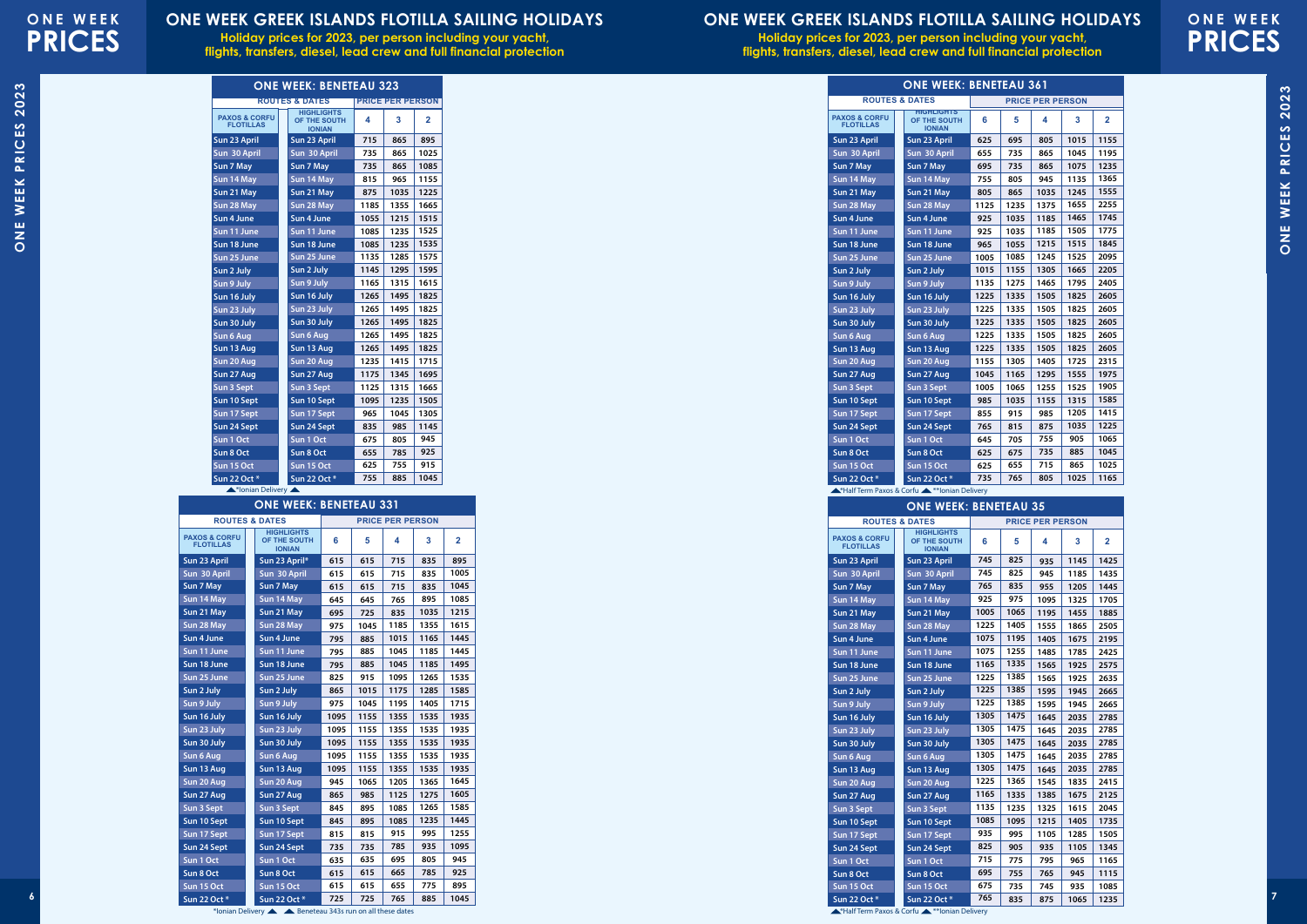**ONE WEEK PRICES 2023**

WEEK

 $\frac{1}{Z}$  $\overline{O}$ 

PRICES

 $\infty$ 

# **ONE WEEK PRICES**

### **ONE WEEK GREEK ISLANDS FLOTILLA SAILING HOLIDAYS**

**Holiday prices for 2023, per person including your yacht, flights, transfers, diesel, lead crew and full financial protection**

\*Half Term Paxos & Corfu

**PAXOS AND CORFU**

**Sun 23 April Sun 30 April Sun 7 May Sun 14 May Sun 21 May Sun 28 May Sun 4 June Sun 11 June Sun 18 June Sun 25 June Sun 2 July Sun 9 July**

**Sun 30 July Sun 6 Aug**

**Sun 27 Aug Sun 3 Sept Sun 10 Sept Sun 17 Sept Sun 24 Sept Sun 1 Oct Sun 8 Oct Sun 15 Oct Sun 22 Oct \***

**ROUTES & DATES PRICE PER PERSON ONE WEEK: BENETEAU 38.1 (3 cabins-2 heads)**

**5 4 3 2**

**ROUTES & DATES**

\*\*Half Term Paxos & Corfu **A**\*Ionian Delivery

### **PENTS SHARING ON A BENETEAU 393**

tificate.

**ONE WEEK: BENETEAU 50**

**PRICE PER PERSON 7 6 5 4**

**HIGHLIGHTS OF THE SOUTH IONIAN Sun 23 April Sun 30 April Sun 7 May Sun 14 May Sun 21 May Sun 28 May Sun 4 June Sun 11 June Sun 18 June Sun 25 June Sun 2 July Sun 9 July Sun 16 July Sun 23 July Sun 30 July Sun 6 Aug Sun 13 Aug**

**Sun 8 Oct Sun 15 Oct Sun 22 Oct \*** **ONE WEEK PRICES 2023**

WEEK

**DNE** 

PRICES

# **ONE WEEK PRICES**

## **ONE WEEK GREEK ISLANDS FLOTILLA SAILING HOLIDAYS**

**Holiday prices for 2023, per person including your yacht, flights, transfers, diesel, lead crew and full financial protection**

> $\delta$ oat, a £2,500 refundable deposit able waiver of £160 for 1wk/£280 fo is payable.

#### **RY 'SHARE-A-YACHT' INCLU A SKIPPER**

Beneteau 50 can sail with a flotilla independently with a skipper, who will have their own separate cabin. The cost of a skipper is included in the overall price. **Standard Ensuite Cabin:** Ensuite double c

Sail in luxury in your own ensuite cabi

Why not get qualified in the sunshine with one of our brilliant instructors? Either book a berth on one of our training boats or book the whole boat as a group. Our courses include online access to our RYA approved

**ROUTES & DATES PRICE PER PERSON ONE WEEK: BENETEAU 38 (1 head)** 





| PRICES BASED ON A MAXIMUM OF 4 STUI |
|-------------------------------------|
|-------------------------------------|

**RYA**

**PRICES**

| RYA Competent Crew and theory package                                                                                                    | One Week £995pp + flights & transfers       |  |  |  |  |
|------------------------------------------------------------------------------------------------------------------------------------------|---------------------------------------------|--|--|--|--|
| RYA Day Skipper and theory package                                                                                                       | One Week £995pp + flights & transfers       |  |  |  |  |
| RYA Competent Crew & Day Skipper combined                                                                                                | Two Weeks £1890pp + flights & transfers     |  |  |  |  |
| <b>VHF Short Range Certificate</b>                                                                                                       | Online theory $+1$ hour test in Greece £120 |  |  |  |  |
| RYA Private Training Course for 2 people                                                                                                 | One Week £1845pp + flights & transfers      |  |  |  |  |
| A £250 per person deposit is required for one week RYA courses, £500 for the two week combined course and £30 for the<br>VHF Cartificate |                                             |  |  |  |  |

Don't forget that you can always combine your RYA course with a flotilla holiday!

theory modules and RYA Essential Navigation and Seamanship course. This means there's no need for lengthy preliminary classroom studies.

| If barel<br>refund |
|--------------------|
| LUXU               |
| The                |









| <b>A</b> Training |  |  |
|-------------------|--|--|

include

| KTA SAILING                   |  |
|-------------------------------|--|
| ES BASED ON A MAXIMUM OF 4 S  |  |
| atant Craw and thaon, nackage |  |

| RYA Competent Crew and theory package                                       |
|-----------------------------------------------------------------------------|
| RYA Day Skipper and theory package                                          |
| RYA Competent Crew & Day Skipper combined                                   |
| <b>VHF Short Range Certificate</b>                                          |
| RYA Private Training Course for 2 people                                    |
| 250 per person deposit is required for one week RYA cour.<br><b>VHF Cer</b> |
| Don't forget that you can always combir                                     |

All courses can be linked with any of our flotilla holidays. You can either do the course the week before friends and family arrive or your whole crew can do a course followed by a flotilla holiday.



(Unlike a flotilla holiday; Onboard breakfast, lunch and two on board evening meals per week are included).

#### **GETTING QUALIFIED WITH SAILING HOLIDAYS**

**5 4 3 2**

**Sun 20 Aug Sun 27 Aug Sun 3 Sept Sun 10 Sept Sun 17 Sept Sun 24 Sept Sun 1 Oct** 

**Sun 23 April Sun 30 April Sun 7 May Sun 14 May Sun 21 May Sun 28 May Sun 4 June Sun 11 June Sun 18 June Sun 25 June Sun 2 July Sun 9 July Sun 16 July Sun 23 July Sun 30 July Sun 6 Aug Sun 13 Aug Sun 20 Aug Sun 27 Aug Sun 3 Sept Sun 10 Sept Sun 17 Sept Sun 24 Sept Sun 1 Oct Sun 8 Oct Sun 15 Oct Sun 22 Oct \***

**HIGHLIGHTS OF THE SOUTH IONIAN**

**Sun 23 April Sun 30 April Sun 7 May Sun 14 May Sun 21 May Sun 28 May Sun 4 June Sun 11 June Sun 18 June Sun 25 June Sun 2 July Sun 9 July Sun 16 July Sun 23 July Sun 30 July Sun 6 Aug Sun 13 Aug Sun 20 Aug Sun 27 Aug Sun 3 Sept Sun 10 Sept Sun 17 Sept Sun 24 Sept Sun 1 Oct Sun 8 Oct Sun 15 Oct Sun 22 Oct \***

**PAXOS AND<br>CORFU** 

| URY                     | <b>ONE WEEK: BENETEAU 50</b>                    |                                                                     |                |  |  |  |  |
|-------------------------|-------------------------------------------------|---------------------------------------------------------------------|----------------|--|--|--|--|
|                         | <b>ROUTES &amp;</b>                             | <b>PRICE PER</b><br><b>PERSON</b><br><b>ENSUITE</b><br><b>CABIN</b> |                |  |  |  |  |
| one<br>South<br>n a     | <b>DATES</b>                                    |                                                                     |                |  |  |  |  |
|                         | <b>HIGHLIGHTS OF THE</b><br><b>SOUTH IONIAN</b> | 1                                                                   | $\overline{2}$ |  |  |  |  |
| or on<br>you            | Sun 23 April                                    | 1055                                                                | 825            |  |  |  |  |
| 20 <sub>per</sub>       | Sun 30 April                                    | 1095                                                                | 865            |  |  |  |  |
| eir own                 | Sun 7 May                                       | 1275                                                                | 1045           |  |  |  |  |
|                         | Sun 14 May                                      | 1275                                                                | 1045           |  |  |  |  |
| self if                 | Sun 21 May                                      | 1425                                                                | 1195           |  |  |  |  |
|                         | Sun 28 May                                      | 1695                                                                | 1375           |  |  |  |  |
| s ICC<br><b>ficates</b> | Sun 4 June                                      | 1485                                                                | 1215           |  |  |  |  |
|                         | Sun 11 June                                     | 1525                                                                | 1225           |  |  |  |  |
| or non-                 | Sun 18 June                                     | 1535                                                                | 1305           |  |  |  |  |
| or 2wks                 | Sun 25 June                                     | 1555                                                                | 1325           |  |  |  |  |
|                         | Sun 2 July                                      | 1695                                                                | 1335           |  |  |  |  |
|                         | Sun 9 July                                      | 1865                                                                | 1525           |  |  |  |  |
|                         | Sun 16 July                                     | 1915                                                                | 1575           |  |  |  |  |
|                         | Sun 23 July                                     | 1915                                                                | 1575           |  |  |  |  |
|                         | Sun 30 July                                     | 1915                                                                | 1575           |  |  |  |  |
|                         | Sun 6 Aug                                       | 1845                                                                | 1505           |  |  |  |  |
| <b>DING</b>             | Sun 13 Aug                                      | 1845                                                                | 1505           |  |  |  |  |
|                         | Sun 20 Aug                                      | 1765                                                                | 1355           |  |  |  |  |
| or                      | Sun 27 Aug                                      | 1615                                                                | 1295           |  |  |  |  |
| iave                    | Sun 3 Sept                                      | 1565                                                                | 1215           |  |  |  |  |
| verall                  | Sun 10 Sept                                     | 1365                                                                | 1095           |  |  |  |  |
|                         | Sun 17 Sept                                     | 1275                                                                | 935            |  |  |  |  |
| abins                   | Sun 24 Sept                                     | 1055                                                                | 835            |  |  |  |  |
|                         | Sun 1 Oct                                       | 1035                                                                | 825            |  |  |  |  |
|                         | Sun 8 Oct                                       | 1035                                                                | 825            |  |  |  |  |
| n!                      | Sun 15 Oct                                      | 1035                                                                | 825            |  |  |  |  |
|                         | Sun 22 Oct *                                    | 1155                                                                | 825            |  |  |  |  |

**CORFU 6 5 4 3 2**

**DATES PRICE PER PERSON ONE WEEK: BENETEAU 40 (2 heads)**

|                                | <b>ONE WEEK: BENETEAU 5</b>                     | <b>SKIPPERED CHARTER AND LUXURY</b>                 |      | <b>ONE WEEK: BENETEAU 45</b>                                                    |                          |     |     |  |
|--------------------------------|-------------------------------------------------|-----------------------------------------------------|------|---------------------------------------------------------------------------------|--------------------------|-----|-----|--|
| <b>PRICE PER</b>               |                                                 | <b>SHARE-A-YACHT</b>                                |      | <b>PRICE PER PERSON</b>                                                         |                          |     |     |  |
| <b>PERSON</b>                  | <b>ROUTES &amp;</b>                             | <b>FLOTILLA:</b> The Beneteau 50's sail on our one  | 4    | 5                                                                               | 6                        |     | 8   |  |
| <b>ENSUITE</b><br><b>CABIN</b> | <b>DATES</b>                                    | week South Jonian flotilla and Two Week South       |      |                                                                                 |                          |     |     |  |
|                                |                                                 | Ionian (summer) flotillas both starting on a        |      |                                                                                 | <b>PAXOS &amp; CORFU</b> |     |     |  |
| 1<br>$\mathbf{2}$              | <b>HIGHLIGHTS OF THE</b><br><b>SOUTH IONIAN</b> | Sunday (subject to availability).                   |      | Sun 23 Apr                                                                      |                          |     |     |  |
| 825<br>1055                    | Sun 23 April                                    | <b>SKIPPERED:</b> You can sail independently or on  | 1125 | 1005                                                                            | 875                      | 795 | 745 |  |
|                                |                                                 | flotilla with our skipper on board to show you      |      | Sun 22 Oct                                                                      |                          |     |     |  |
| 865<br>1095                    | Sun 30 April                                    | the ropes. A skipper will cost an extra £120 per    |      |                                                                                 |                          |     |     |  |
| 104<br>1275                    | Sun 7 May                                       | day, plus his/her food. They will require their own | 1215 | 1105                                                                            | 945                      | 885 | 805 |  |
| 104<br>1275                    | Sun 14 May                                      | cabin on board.                                     |      |                                                                                 |                          |     |     |  |
| 119<br>1425                    | Sun 21 May                                      | <b>BAREBOAT:</b> You can skipper the 50 yourself if |      | An outboard motor for the dinghy is<br>luded on all the yachts larger than 40ft |                          |     |     |  |
| 137<br>1695                    | Sun 28 May                                      | aualified to do so!                                 |      |                                                                                 |                          |     |     |  |

**Sun 23 April Sun 30 April Sun 7 May Sun 14 May**

**Sun 11 June Sun 18 June Sun 25 June Sun 2 July Sun 9 July Sun 16 July Sun 23 July**

**Sun 13 Aug Sun 20 Aug**

**Sun 10 Sept Sun 17 Sept Sun 24 Sept Sun 1 Oct Sun 8 Oct Sun 15 Oct Sun 22 Oct \***

**PAXOS AND CORFU**

\*\*\*Half Term Paxos & Corfu

| 1475 | 1625 |
|------|------|
| 1315 | 1455 |
| 1275 | 1405 |
| 1235 | 1305 |
| 1145 | 1265 |

**1075 1255**

 

 

> 

**A**\*Ionian Delivery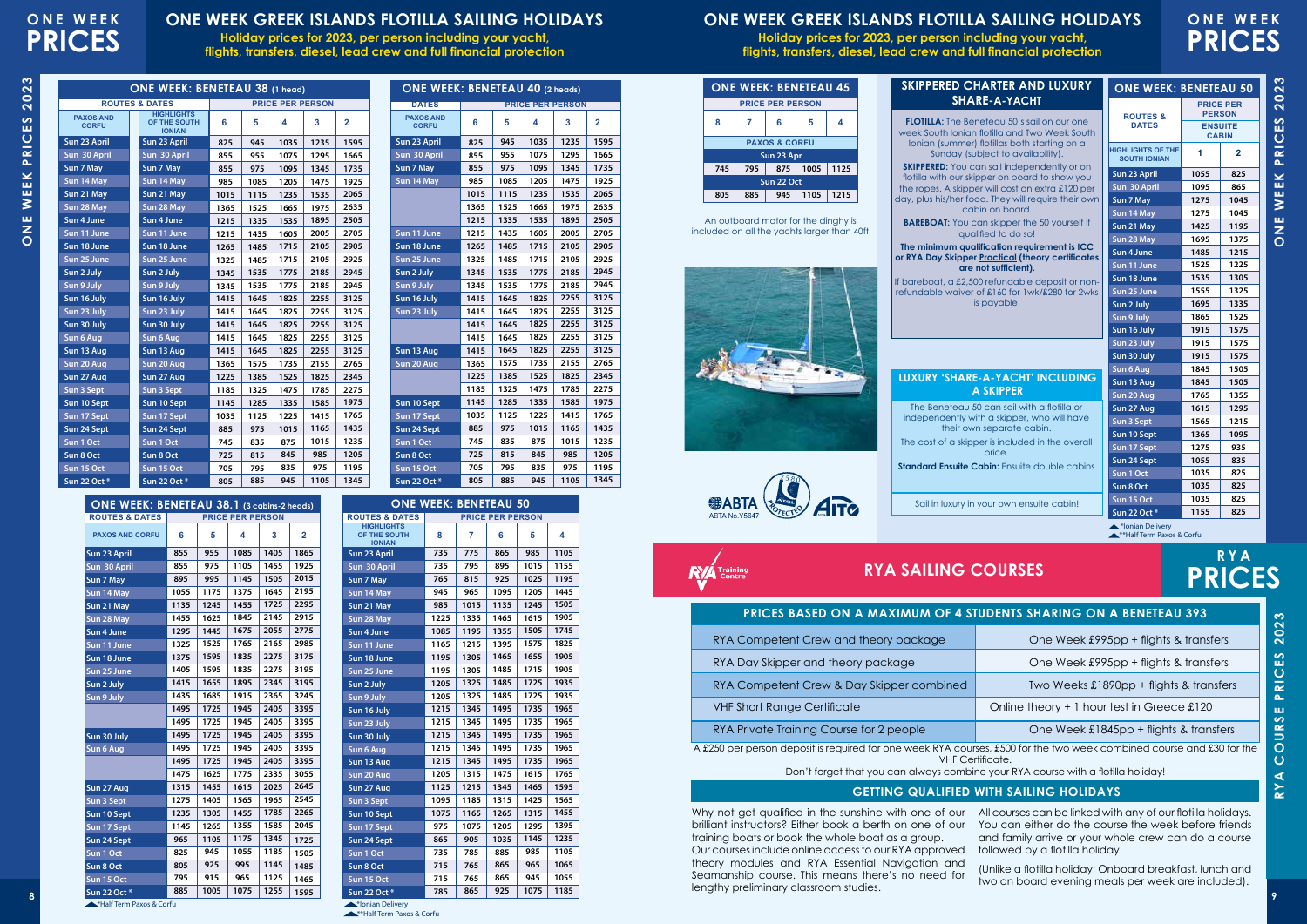# **2023 FLIGHT INFORMATION**

Flight details will be confirmed at time of booking. This is a guide of  $\mathsf{S}$ 



# **THREE WEEK SPORADES FLOTILLA - APRIL & SEPTEMBER**

# **FLIGHTS**

# **RYA** SAILING SCHOOL IN THE **GREEK ISLANDS THREE WEEK GREEK ISLANDS FLOTILLA SAILING HOLIDAYS**

Holiday prices for 2023, per person including your yacht, **PRICES** Holiday prices for 2023, per person including your yacht,<br> **PRICES FLIGHTS** 

|                 | PRICES | THREE WEEK |
|-----------------|--------|------------|
| က<br>$\ddot{2}$ |        | ΤН         |

| <b>TWO WEEK SARONIC DELIVERY</b>                                                                                                                                                                                                                                                                  |
|---------------------------------------------------------------------------------------------------------------------------------------------------------------------------------------------------------------------------------------------------------------------------------------------------|
| <b>SAILING FROM CORFU TO THE SARONIC ISLANDS</b><br><b>OUTBOUND</b> 23th April - from Gatwick to Preveza<br><b>INBOUND</b><br>7th May - returning from Athens to Gatwick<br><b>OUTBOUND</b> 30th April - from Gatwick to Preveza<br><b>INBOUND</b><br>14th May - returning from Athens to Gatwick |
| <b>SAILING FROM THE SARONIC ISLANDS TO CORFU</b><br><b>OUTBOUND</b> 1st Oct - from Gatwick to Athens<br><b>INBOUND</b><br>15th Oct - returning from Preveza to Gatwick<br><b>OUTBOUND</b> 8th Oct - from Gatwick to Athens<br><b>INBOUND</b><br>22nd Oct - returning from Preveza to Gatwick      |
| <b>IONIAN FLOTILLAS - SUNDAY FLIGHTS</b>                                                                                                                                                                                                                                                          |
| <b>TWO WEEK Ionian Delivery</b><br><b>ONE WEEK Ionian Delivery</b><br><b>SUNDAY flights to Corfu from</b><br><b>Gatwick and Manchester</b>                                                                                                                                                        |
| <b>GATWICK - CORFU</b><br>Flying from Gatwick - Sunday 23rd April                                                                                                                                                                                                                                 |
| <b>MANCHESTER - CORFU</b><br><b>Flying from Manchester</b><br>* (£25 supplement)<br>On Sunday 23rd April                                                                                                                                                                                          |
| <b>OTHER FLIGHTS</b><br>Depending on availability, we may have flights available from<br>other UK airports flying into Corfu.                                                                                                                                                                     |
|                                                                                                                                                                                                                                                                                                   |
|                                                                                                                                                                                                                                                                                                   |
| <b>IMPORTANT!</b> Flights shown are a guide and will be confirmed at the time of booking.                                                                                                                                                                                                         |
|                                                                                                                                                                                                                                                                                                   |



| THREE WEEK: BENETEAU 323 & BENETEAU 331 |                         |      |      |      |      |
|-----------------------------------------|-------------------------|------|------|------|------|
| <b>ROUTE AND DATES</b>                  | <b>PRICE PER PERSON</b> |      |      |      |      |
| <b>SPORADES CRUISE</b>                  | 6<br>3<br>2<br>5<br>4   |      |      |      |      |
| Fri 21 April                            | 1185                    | 1305 | 1475 | 1815 | 2205 |
| Fri 28 April                            | 1215                    | 1345 | 1515 | 1865 | 2275 |
| Fri 22 Sept                             | 1235                    | 1365 | 1595 | 1925 | 2325 |
| Fri 29 Sept                             | 1095                    | 1275 | 1495 | 1815 | 2135 |

### **THREE WEEK WHOLE IONIAN FLOTILLA - MAY**

| THREE WEEK: BENETEAU 361 |                                   |      |                         |      |      |
|--------------------------|-----------------------------------|------|-------------------------|------|------|
| <b>ROUTE AND DATES</b>   |                                   |      | <b>PRICE PER PERSON</b> |      |      |
| <b>SPORADES CRUISE</b>   | $\mathcal{P}$<br>6<br>5<br>3<br>4 |      |                         |      |      |
| Fri 21 April             | 1305                              | 1475 | 1735                    | 1925 | 2485 |
| Fri 28 April             | 1345                              | 1515 | 1795                    | 1985 | 2565 |
| Fri 22 Sept              | 1385                              | 1555 | 1845                    | 2055 | 2635 |
| Fri 29 Sept              | 1205                              | 1425 | 1655                    | 1895 | 2345 |

| THREE WEEK: BENETEAU 323 & BENETEAU 331 |      |      |                         |      |
|-----------------------------------------|------|------|-------------------------|------|
| <b>ROUTE AND DATES</b>                  |      |      | <b>PRICE PER PERSON</b> |      |
| <b>IONIAN CRUISE</b>                    | 6    | -5   |                         |      |
| Sun 21 May                              | 1385 | 1555 | 1725 2135               | 2665 |

| THREE WEEK: BENETEAU 35 |                         |      |      |      |      |
|-------------------------|-------------------------|------|------|------|------|
| <b>ROUTE AND DATES</b>  | <b>PRICE PER PERSON</b> |      |      |      |      |
| <b>SPORADES CRUISE</b>  | 5<br>6<br>3<br>2<br>4   |      |      |      |      |
| Fri 21 April            | 1465                    | 1685 | 1905 | 2145 | 2945 |
| Fri 28 April            | 1505                    | 1735 | 1955 | 2205 | 3035 |
| Fri 22 Sept             | 1525                    | 1735 | 1955 | 2205 | 3035 |
| Fri 29 Sept             | 1465                    | 1685 | 1905 | 2145 | 2945 |

| THREE WEEK: BENETEAU 361 |                         |      |      |      |      |
|--------------------------|-------------------------|------|------|------|------|
| <b>ROUTE AND DATES</b>   | <b>PRICE PER PERSON</b> |      |      |      |      |
| <b>IONIAN CRUISE</b>     | 6<br>5                  |      |      |      |      |
| Sun 21 May               | 1575                    | 1695 | 1865 | 2405 | 3095 |

| THREE WEEK: BENETEAU 38 |                              |      |      |      |      |
|-------------------------|------------------------------|------|------|------|------|
| <b>ROUTE AND DATES</b>  | <b>PRICE PER PERSON</b>      |      |      |      |      |
| <b>SPORADES CRUISE</b>  | 3<br>6<br>5<br>4             |      |      |      | 2    |
| Fri 21 April            | 1595                         | 1845 | 1985 | 2375 | 3195 |
| Fri 28 April            | 1655                         | 1905 | 2055 | 2435 | 3295 |
| Fri 22 Sept             | 2055<br>2435<br>1905<br>1655 |      |      |      | 3295 |
| Fri 29 Sept             | 1595                         | 1845 | 1985 | 2375 | 3155 |

| THREE WEEK: BENETEAU 35 |                         |      |      |      |      |
|-------------------------|-------------------------|------|------|------|------|
| <b>ROUTE AND DATES</b>  | <b>PRICE PER PERSON</b> |      |      |      |      |
| <b>IONIAN CRUISE</b>    | ิค                      | 5    |      |      |      |
| Sun 21 May              | 1765                    | 1925 | 2175 | 2805 | 3625 |

| <b>THREE WEEK: BENETEAU 45</b> |                  |      |                         |      |      |
|--------------------------------|------------------|------|-------------------------|------|------|
| <b>ROUTE AND DATES</b>         |                  |      | <b>PRICE PER PERSON</b> |      |      |
| <b>SPORADES CRUISE</b>         | 8<br>5<br>6<br>4 |      |                         |      |      |
| Fri 21 April                   | 1455             | 1675 | 1895                    | 2005 | 2115 |
| Fri 28 April                   | 1495             | 1715 | 1945                    | 2065 | 2185 |
| Fri 22 Sept                    | 1555             | 1715 | 1945                    | 2065 | 2185 |
| Fri 29 Sept                    | 1455             | 1675 | 1895                    | 2005 | 2115 |

| THREE WEEK: BENETEAU 38 |      |      |                         |      |      |
|-------------------------|------|------|-------------------------|------|------|
| <b>ROUTE AND DATES</b>  |      |      | <b>PRICE PER PERSON</b> |      |      |
| <b>IONIAN CRUISE</b>    | 6    |      |                         |      |      |
| Sun 21 May              | 1905 | 2045 | 2385                    | 3045 | 3895 |

| THREE WEEK: BENETEAU 38.1 |                         |      |        |      |      |
|---------------------------|-------------------------|------|--------|------|------|
| <b>ROUTE AND DATES</b>    | <b>PRICE PER PERSON</b> |      |        |      |      |
| <b>IONIAN CRUISE</b>      | 6                       | 5    |        |      |      |
| Sun 21 May                | 1995                    | 2145 | $2535$ | 3145 | 3995 |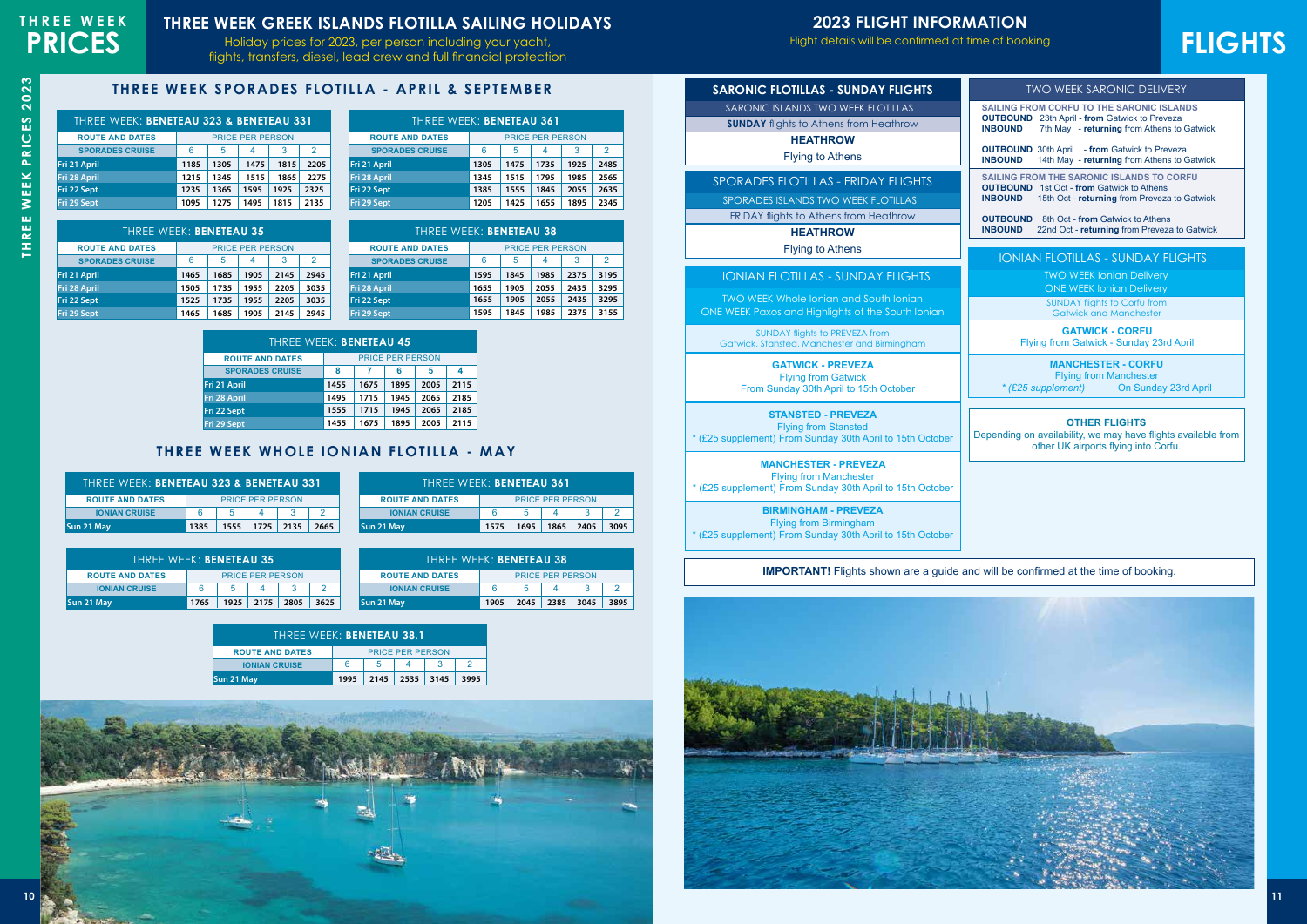# **SHORE TO SAIL PRICES**

# **SHORE TO SAIL PRICES**

## **SHORE TO SAIL ACCOMMODATION**  A WEEK SAILING & A WEEK RELAXING ON SHORE

2023 **SHORE TO SAIL PRICES 2023** SHORE TO SAIL PRICES



A tourist tax will be charged during your stay at the resorts.

**315 445 235 415 235 415 235 415**

| <b>IRIS HOTEL (LEFKAS)</b><br><b>ROOM PRICE</b> |                          |                                                       |  |  |  |  |
|-------------------------------------------------|--------------------------|-------------------------------------------------------|--|--|--|--|
|                                                 | <b>ONE WEEK PRICE</b>    |                                                       |  |  |  |  |
| <b>DATES</b>                                    | <b>STUDIO</b><br>(MAX 2) | <b>1 BED-</b><br><b>ROOM</b><br><b>APT</b><br>(MAX 4) |  |  |  |  |
| Sun 30 April                                    | 285                      | 395                                                   |  |  |  |  |
| Sun 7 May                                       | 285                      | 395                                                   |  |  |  |  |
| Sun 14 May                                      | 415                      | 575                                                   |  |  |  |  |
| Sun 21 May                                      | 585                      | 765                                                   |  |  |  |  |
| Sun 28 May                                      | 585                      | 835                                                   |  |  |  |  |
| Sun 4 June                                      | 625                      | 835                                                   |  |  |  |  |
| Sun 11 June                                     | 625                      | 965                                                   |  |  |  |  |
| Sun 18 June                                     | 705                      | 965                                                   |  |  |  |  |
| Sun 25 June                                     | 735                      | 1085                                                  |  |  |  |  |
| Sun 2 July                                      | 735                      | 1085                                                  |  |  |  |  |
| Sun 9 July                                      | 875                      | 1255                                                  |  |  |  |  |
| Sun 16 July                                     | 945                      | 1335                                                  |  |  |  |  |
| Sun 23 July                                     | 945                      | 1335                                                  |  |  |  |  |
| Sun 30 July                                     | 945                      | 1335                                                  |  |  |  |  |
| <b>Sun 6 Aug</b>                                | 945                      | 1335                                                  |  |  |  |  |
| Sun 13 Aug                                      | 945                      | 1335                                                  |  |  |  |  |
| Sun 20 Aug                                      | 835                      | 965                                                   |  |  |  |  |
| Sun 27 Aug                                      | 735                      | 915                                                   |  |  |  |  |
| Sun 3 Sept                                      | 625                      | 915                                                   |  |  |  |  |
| Sun 10 Sept                                     | 525                      | 675                                                   |  |  |  |  |
| Sun 17 Sept                                     | 455                      | 545                                                   |  |  |  |  |

When booking accommodation with us before/after your flotilla holiday the flights will be included in the cost. Having said that, we have no objection to you arranging your own flights should you wish to. If you would like to hire the villa by itself, give us a ring and we will arrange flights for you.

**Sun 24 Sept**

**Sun 8 Oct Sun 15 Oct**



With over 300 square metres of floor space and step-free access Villa Meandros is perfect for indoor and outdoor relaxation for family and friends. Even those not doing the sailing can enjoy a week or two in the villa with parking just steps from the front door.

## **THE IRIS HOTEL - NIDRI, LEFKAS VILLA MEANDROS - SIVOTA, LEFKAS**

e Iris Hotel is a great 'beside the ea' base for your shore based week on Lefkas Island. The hotel is just a five minute walk from Nidri, ideally suited r a shorebased week before or after ne of our South Ionian flotillas (or one of our two week flotillas which finishes in the South Ionian).

**GREAT SELF-CATERING: All rooms have** air conditioning, kitchenettes with

# **SALVATOR SPA HOTEL AND VILLAS - PARGA FLIGHTS**

Surrounded by olive trees and just a 10 minute walk from Sivota village on Lefkas Island, this is the perfect villa to relax before or after your time on the water. The villa sleeps up to six people in three double bedrooms all with ensuites and balcony space and has an open plan living, kitchen and dining area.

**TRANSFERS NOT INCLUDED:** Transfers and car hire are not included. Please contact us if you would like help arranging a private transfer.

The view of yachts coming and going in the harbour from the infinity pool and terrace is entertainment in itself. This is a very special place with the most spectacular sunrises for those up and about at that time of the morning!

For more information about Villa Meandros visit the Sailing Holidays website, click on Shore to Sail and then Villa Meandros. Here you will find pictures, a floor plan and a video tour.



| <b>VILLA FLOTILLA</b><br><b>VILLA PRICE</b> |                                                                                                |  |
|---------------------------------------------|------------------------------------------------------------------------------------------------|--|
| <b>DATES</b>                                | <b>LUXURY 3 BEDROOM</b><br><b>VILLA WITH PRIVATE</b><br><b>INFINITY POOL</b><br>(MAX 6 PEOPLE) |  |
|                                             | <b>PER WEEK</b>                                                                                |  |
| Sun 2 July                                  | 3735                                                                                           |  |
| Sun 9 July                                  | 3935                                                                                           |  |
| Sun 16 July                                 | 4435                                                                                           |  |
| Sun 23 July                                 | 4935                                                                                           |  |
| Sun 30 July                                 | 4935                                                                                           |  |
| Sun 6 Aug                                   | 4935                                                                                           |  |
| Sun 13 Aug                                  | 4935                                                                                           |  |
| Sun 20 Aug                                  | 4935                                                                                           |  |
| Sun 27 Aug                                  | 4435                                                                                           |  |
| Sun 3 Sept                                  | 3935                                                                                           |  |
| Sun 10 Sept                                 | 3935                                                                                           |  |
| Sun 17 Sept                                 | 3735                                                                                           |  |
| Sun 24 Sept                                 | 3535                                                                                           |  |



kettle, fridge, hobs and all utensils. There is also a nice cafe bar by the pool. Breakfast is not included in the room cost.

**TRANSFERS INCLUDED:** When booked alongside your flotilla holiday we include transfers to and from the airport and yacht bases.

The picturesque surroundings combined with the boutique nature of the hotel (holding a maximum of 55 guests between the 20 suites and 4 villas) makes the Salvator a real home away from home without the domestic chores!

There is an outdoor pool with a smaller indoor pool and even a poolside jacuzzi. All balconies face west, the sunsets over Paxos are stunning whichever room you choose. The green mosaic tiles featured throughout the hotel perfectly complement the greens of the Olive, Cypress, Birch and Fig trees.

Spiros and his family will treat you as one of the family. The restaurant and wine cellar are exceptional and the price includes buffet breakfast.

**For more information on pricing give us a ring on 020 8459 8787 or drop us an email.**

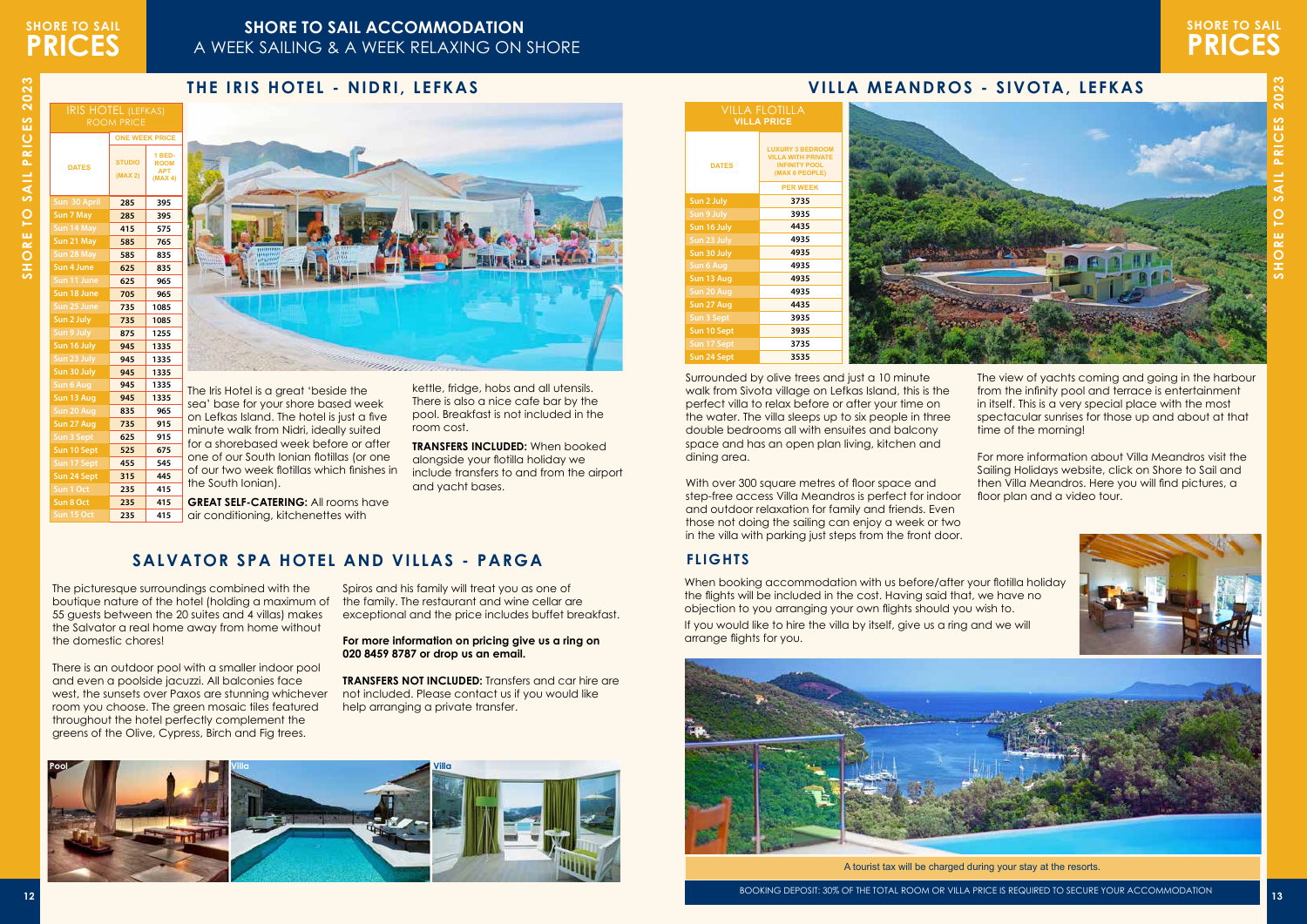# **INCLUSIONS** PRICES **AND EXTRAS**

# **WHAT IS INCLUDED AND WHAT'S NOT!**

Sailing Holidays bits and pieces for 2023

# **AITO QUALITY CHARTER**

AITO is the Association for independent and specialist holiday companies. Our member companies, usually owner-managed, strive to create overseas holidays with high levels of professionalism and a shared concern for quality and personal service. The Association encourages the highest standards in all aspects of tour operating.

#### **Exclusive Membership**

AITO sets criteria regarding ownership, finance and quality which must be satisfied before new companies are admitted to membership. All members are required to adhere to a Code of Business Practice which encourages high operational standards and conduct.

<sup>14</sup> <sup>15</sup>**<sup>2023</sup> AITO QUALITY CHARTER** An AITO member is required to arrange financial protection for all holidays and other arrangements (including accommodation only) booked by customers with the member under the AITO logo. This financial protection applies to customers who are resident in the UK at the time of booking and to most overseas customers who have booked directly with the member. In doing so, the member must comply with UK Government regulations. Members are required to submit details of their financial protection arrangements to AITO on a regular basis.

#### **Financial Security**

#### **Accurate brochures and websites**

All members do their utmost to ensure that all their brochures and other publications, print or electronic, clearly and accurately describe the holidays and services offered.

Professional service and continual improvements All members are committed to high standards of service and believe in regular and thorough



training of employees. Members continually seek to review and improve their holidays.They listen to their customers and always welcome suggestions for improving standards.

- ✔ Return flights to and from London
- $\checkmark$  Transfer from the resort airport to your yacht
- $\vee$  One, two or three weeks sailing on one of our yachts
- $\checkmark$  Services of our staff on shore and our lead crews on the water
- $\blacktriangleright$  A full tank of diesel plus one jerry can this should be enough for a two week flotilla (excluding any independent sailing)
- $\blacktriangleright$  Bed linen, duvets and pillows
- $\triangleright$  Towels and tea towels
- 4 Necessary navigation/safety equipment
- $\vee$  Inflatable dinghy on each yacht
- 4 Yacht Manual, Harbour Guide and charts
- $\blacktriangleright$  All taxes as at 01/01/2022
- $\vee$  Public Liability insurance
- $\blacktriangleright$  Third party yacht liability insurance
- $\vee$  Bimini sunshade and separate sun awning
- $\checkmark$  Cost to us for debit/credit card payment of deposit
- $\vee$  Costs to us of payments by cheque
- Government Air Passenger Duty (Tax)
- 4 Full financial protection through ATOL

**Monitoring standards** AITO endeavours to monitor quality standards regularly. All customers should receive a postholiday questionnaire from their tour operator, the results of which are scrutinised by the Association. In addition, customers can leave detailed feedback, accessible from the homepage of this website, or via a direct link supplied by their AITO tour operator, about their holiday.

#### **Sustainable tourism**

Our members acknowledge the importance of AITOs Sustainable Tourism ethos, which recognises the social, economic and environmental responsibilities of tour operating.

#### **Customer relations**

All members endeavour to deal swiftly and fairly with any issues their customers may raise. In the unlikely event that a dispute between an AITO member and a customer cannot be settled amicably, either party can call on an arbitration service to bring the matter to a speedy and acceptable conclusion.





To confirm your holiday, a deposit of £250 per person (minimum £500 per yacht) is required for yachts up to 37 feet.

For yachts over 37 feet, the minimum holiday deposit is £1000 per yacht or £250 per person, whichever is the greater.

Shore to Sail holidays require an additional deposit of 30% of the total accommodation cost to be paid upon booking.

#### ADDITIONAL EQUIPMENT PRICES

|                                          | 1 week | 2 weeks |
|------------------------------------------|--------|---------|
| Dinghy outboard                          | £70    | £95     |
| SUP (Stand Up Paddle Board)              | £95    | £155    |
| Cruising Chute (yachts 32 - 37)          | £110   | £160    |
| Cruising Chute (yachts 38 - 45)          | £160   | £280    |
| Cruising Chute (Beneteau 50)             | £240   | £420    |
| <b>Professional Skipper</b>              | £720   | £1560   |
| Skipper will require own cabin and food. |        |         |

# ALL FLOTILLA PRICES INCLUDE:

### YACHT SECURITY WAIVERS

| Non-refundable yacht security waiver as follows:         |        |         |  |
|----------------------------------------------------------|--------|---------|--|
| <b>Yacht Size</b>                                        | 1 week | 2 weeks |  |
| Up to and including 34 foot                              | £80    | £120    |  |
| 35 to 37 foot                                            | £100   | £150    |  |
| 38 to 44 foot                                            | £140   | £210    |  |
| 45 foot and over                                         | £180   | £270    |  |
| Share-a-Yacht - per person                               | £30    | £50     |  |
| Luxury Book-a-Cabin - per person                         | f.45   | £65     |  |
| If going entirely 'bareboat' a £2500 refundable security |        |         |  |
|                                                          |        |         |  |

deposit or a non-refundable waiver of £160 for 1wk / £280 for 2wks is payable.

### MOORING FEES

| Mooring and harbour fee contributions are as follows: |        |         |  |
|-------------------------------------------------------|--------|---------|--|
| <b>Yacht Size</b>                                     | 1 week | 2 weeks |  |
| Up to and including 34 foot                           | £100   | £150    |  |
| 35 to 37 foot                                         | £120   | £170    |  |
| 38 to 44 foot                                         | £140   | £190    |  |
| 45 foot and over                                      | £160   | £210    |  |
| Share-a-Yacht - per person                            | £40    | £60     |  |
| Luxury Book-a-Cabin - per person                      | £50    | £7.5    |  |

#### EXTRA CREW MEMBERS

Should your party consist of more people than the numbers in the price grids, please phone our office for costing details relating to your additional crew.

### UNDER EIGHTEEN CHILDREN'S DISCOUNT

Children aged seventeen and under on date of departure are entitled the following reductions: 1 week holidays £65 per child (to a minimum cost of £495 per child) 2 week holidays £115 per child Includes an APD deduction of £13 per child aged two to seventeen on date of departure.

### HOLIDAY/TRAVEL INSURANCE

Everybody should have their own personal holiday insurance. Whichever one you choose should be appropriate for sailing in coastal waters of the Mediterranean and your own personal circumstances. We recommend you put this in place at the time of booking as it should also covers your deposit.

### ITEMS NOT INCLUDED:

#### **X** Food and drink

- **X** Transport to and from UK airport
- 8 Personal Holiday Insurance
- X Any taxes added after 1/09/2021
- **X** Harbour dues when independent sailing
- **X** Diesel when independent sailing
- **X** Marina, harbour and vacht club fees
- 8 Interbank transfer payments sender/receiver charges
- **X** Heathrow, Stansted, Manchester & Birmingham flight supplement
- **X** Hotel optional extras
- $\boldsymbol{\mathsf{X}}$  Hotel transfers and car rental pick up/drop off fees
- **X** Corinth Canal Fees
	- £80 per boat 34 & under £100 per boat 35-36
	- £120 per boat 38 & 40 £150 per boat 45-50
- £25 per person on Share-a-Yacht
- **X** Additional equipment (see below)